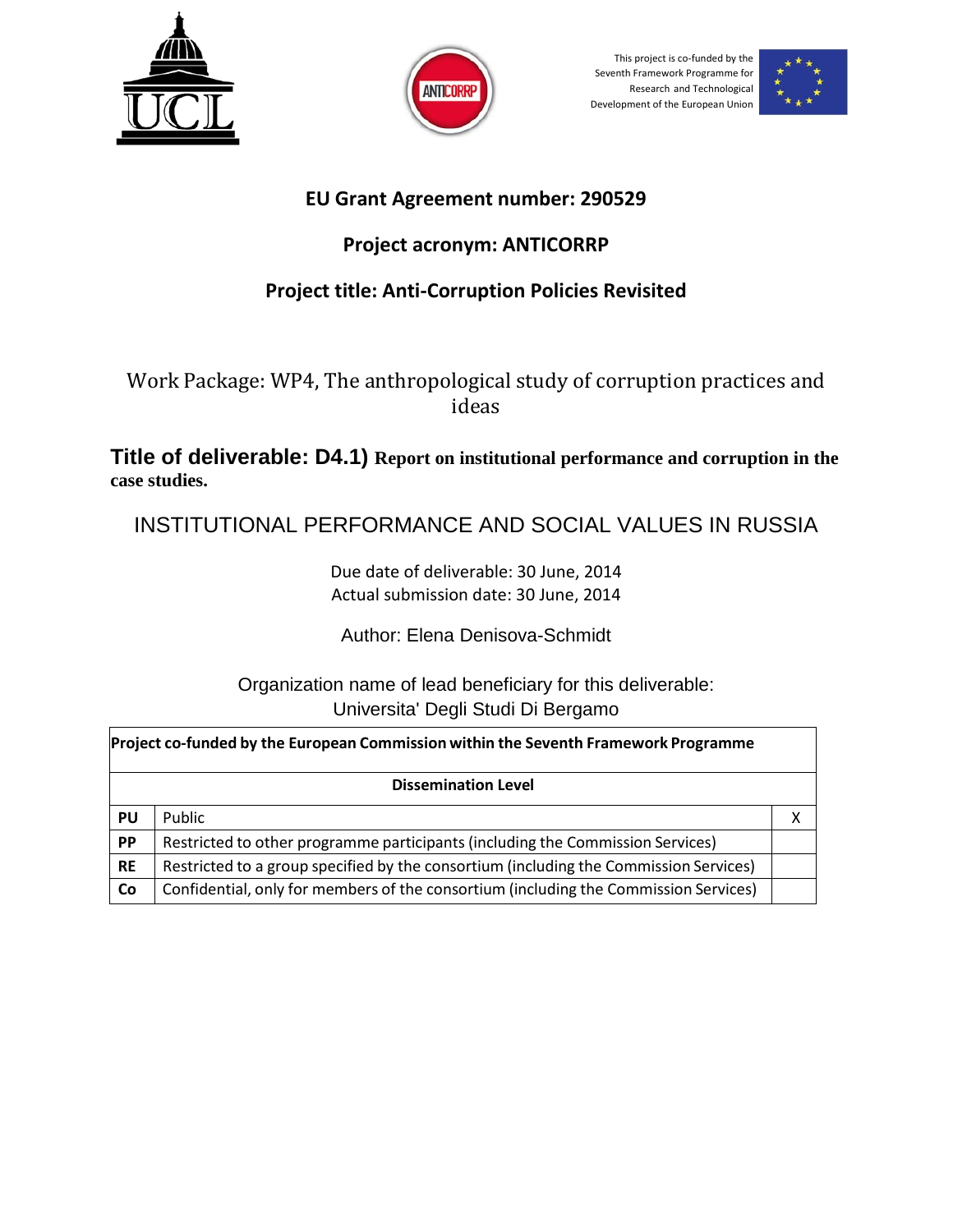## **Content**

| Content                                                                                        | $\overline{2}$ |  |
|------------------------------------------------------------------------------------------------|----------------|--|
| 1. Introduction                                                                                | $3-5$          |  |
| 2. Local Institutions                                                                          | 6              |  |
| 2.1 Trust in institution                                                                       | $6 - 8$        |  |
| 2.2 Experience with institutions                                                               | $9 - 10$       |  |
| 3. Local Issues                                                                                | 11             |  |
| 3.1 Serious problems in community                                                              | $11 - 12$      |  |
| 3.2 Ability to obtain service from institutions relying exclusively on one's<br>own means      | $13 - 14$      |  |
| 3.3 Preferred problem resolution techniques                                                    | 15             |  |
| 3.4 Institutions important for improving social well-being                                     | 16             |  |
| 3.5 Practices against good society                                                             | $17 - 18$      |  |
| 4. Social Norms                                                                                | 19             |  |
| 4.1 Importance of customs                                                                      | 19-20          |  |
| 4.2 Statement: Gift giving for better treatment or service                                     | 21             |  |
| 4.3 Statement: Personal relationships affect quality of service                                | 22             |  |
| 4.4 Agreement/disagreement with different scenarios                                            | 23-28          |  |
| 5. Values                                                                                      | 29             |  |
| 5.1 Self-identification with character from 'True of myself' to 'Not at all true<br>of myself' | 29-31          |  |
| 5.2 Choose from the following list the statement that is the most<br>appropriate to you:       | 32             |  |
| 6. Conclusion                                                                                  | 33-34          |  |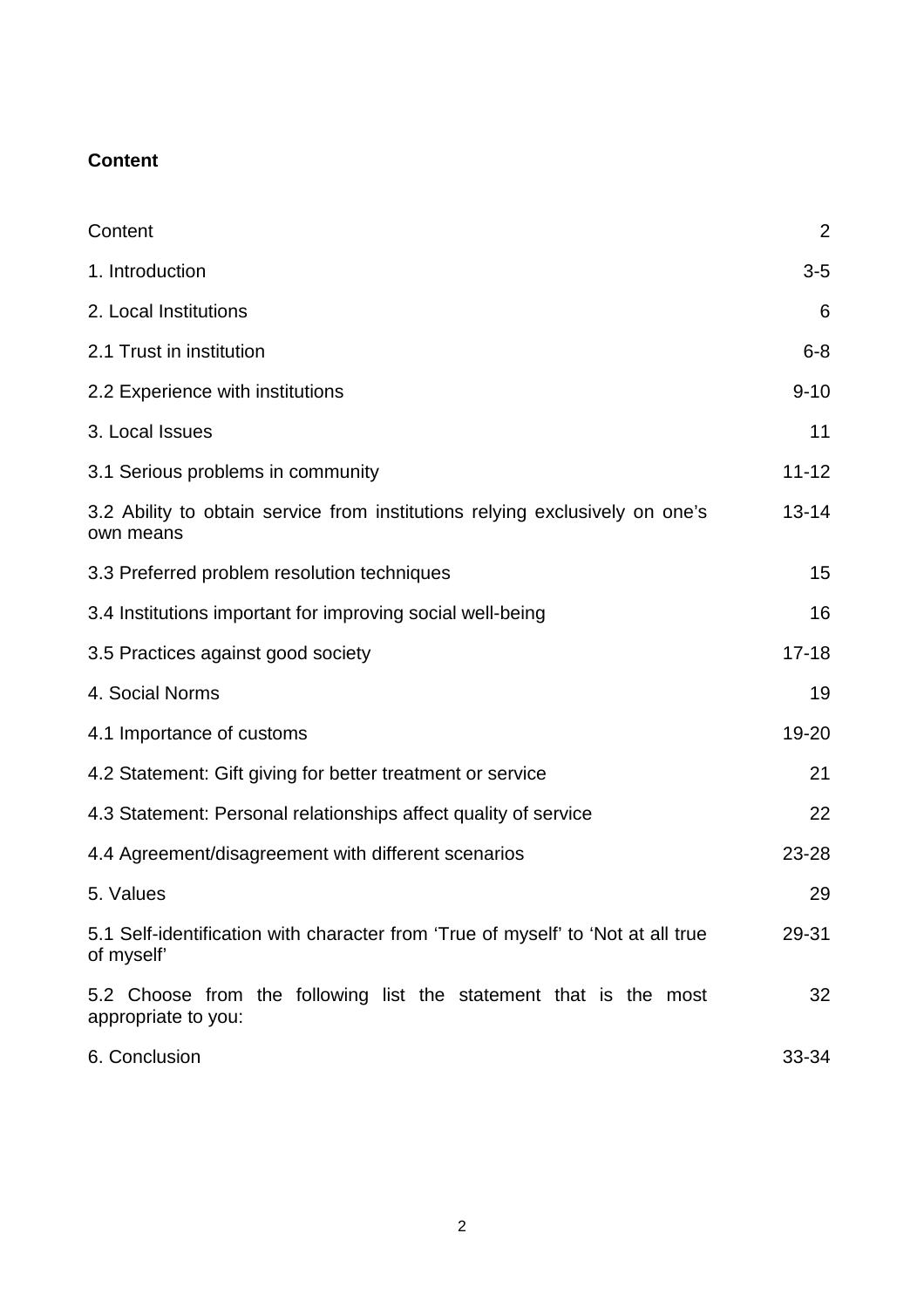## **1. Introduction**

This report focuses on corruption practices in Russia and presents the results of a survey that was conducted between July and November 2013.

The questionnaire was translated into Russian and was adapted slightly after the first five interviews. The interview was time consuming (from 1 to 3 hours)<sup>1</sup> and many respondents became tired very quickly; hence, some coffee/tea breaks were integrated whenever it was possible. The interviews were conducted in such places as homes, workplaces, at a café, and sometimes in a car during a long drive. Some of the questions were not interesting from the viewpoint of respondents, such as the questions about social norms and values (more comments in the text). Some respondents had difficulties in attributing scores to the work of public institutions and the government, especially less educated and/or retired respondents. Moreover, some believed that it is important to maintain distance from institutions:

'Any mentally sane person tries to distance himself from the authorities – it is better not to want anything from them, and not to want anything from anyone. If this works out, then it's good. Then there won't be any questions to the authorities – well, they are the way they are, but power in principle cannot be good, so we will somehow do without them. The most important thing is to have nobody standing on one's way.'

The most interesting part of the survey was the evaluation of the different scenarios that took place in other countries around the world (question 19). Many respondents noted, however, that they wanted to have more details of the situation in order to judge adequately, which emphasizes a 'particularist' mode of thinking<sup>2</sup>. Most of their concerns are described below.

One of the main comments was that the survey questions were formulated to require specific a 'yes' or 'no', 'good' or 'bad' response, but that there are many in-between options and ambivalent situations. In the questions pertaining to gifts (questions 17 and 18), one respondent, a lecturer, emphasized that the causal relationship articulated in these questions is not necessarily manifested so clearly, and that a gift does not necessarily precede an improvement in services. Sometimes this is the case, but often this is not – and very often it depends on subjective characteristics, such as doctor's personality:

'Sometimes you come across such a doctor that it becomes clearly necessary to find another doctor right away. And sometimes vice versa  $-$  from the first appointment, a doctor will treat you in such a great way that it is not even necessary to ask for anything; and then just out of the warmest gratitude, you give a present'.

Another respondent, an engineer, had actually bribed a doctor before the interview, and he assumed that the survey implied that this was bad, but it had to be done for a good purpose: to get out of a bad situation. The respondent was invited to become the production director of a company. He accepted the offer, but when he joined the company, he saw the departments, the equipment, the attitude of the general director toward safety issues and other things, and he realized that this company would not last long. He decided to leave it right away during the probationary period, i.e. in the first six months. Nobody

 $1$  The interviews lasted about one hour if the respondents gave only short answers without any explanations or comments.

 $2$  Particularism, for Hampden-Turner and Trompenaars, means that there are some rules and laws, but their application might be selective (cf. Hampden-Turner, M. and Trompenaars, F. 2000. Building Cross-Cultural Competence. New Haven & London: Yale University Press).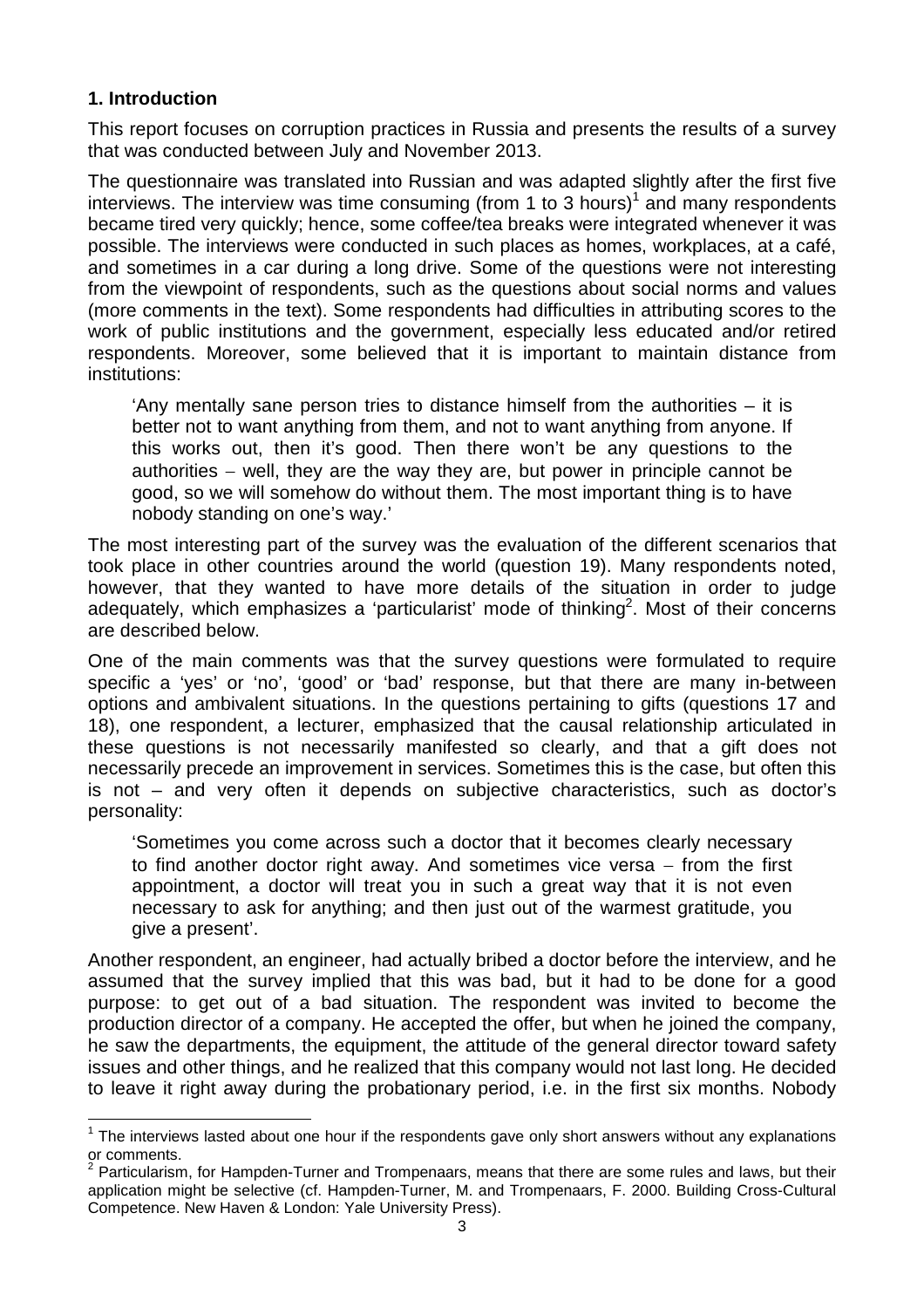wanted to let him leave. He wrote a letter of resignation and took a sick leave, so the employer would not spoil his service record and future career. He was granted this sick leave by bribing a doctor. Moreover, this respondent gave gifts to a teacher in order to enroll both of his children in an enrichment program. Only in this way his daughters were able to get access to a good teacher and to receive necessary training for elementary school.

Similar comments can be found for most questions, which made the codification of the data very difficult. As a result, where essential for understanding the context, I introduced the third – ambivalent – category. It includes 'yes and no' answers, where 'good and bad' cannot be clearly differentiated by the respondent. Many of the qualitative results received during interviews were incorporated in the analysis of the quantitative part of the survey.

The survey encompasses 115 adult respondents (45% male and 55% female) from five different regions: Moscow (22%), St. Petersburg (22%), Yekaterinburg (17%), Novosibirsk (17%) and Khabarovsk (22%) and their suburbs<sup>3</sup>. The necessity to include different federal districts is linked to the size of Russia, its heterogeneity and span over 10 time zones from west to east<sup>4</sup>.

At the time of the survey, Russia consisted of eight federal districts: the Central Federal District (capital: Moscow), Southern Federal District (capital: Rostov-on Don), Northwestern Federal District (capital: St. Petersburg), Far Eastern Federal District (capital: Khabarovsk), Siberian Federal District (capital: Novosibirsk), Ural Federal District (capital: Yekaterinburg), Volga Federal District (capital: Nizhniy Novgorod) and North Caucasian Federal District (capital: Pyatigorsk). It was not possible to include North Caucasian Federal District due to its political instability and the high level of terrorism, especially in Chechnya. The Southern Federal District was also excluded because the 2014 Olympics was held in Sochi (Krasnodar): the Games were surrounded with an unprecedented scale of corruption<sup>5</sup>, which might have influenced the study outcomes. The economic parameters of the Southern Federal Region and the Ural Federal District are very similar and hence only one district – the Urals – was chosen. Where possible, we made effort to sustain a relevant ratio of urban/rural population, data was collected in Moscow, St. Petersburg, Yekaterinburg, Novosibirsk and Khabarovsk, representing five federal districts, and their provinces.

The majority of respondents (76%) have a college degree (Table 1). Higher education is very popular among the Russian population. Every year almost 80% of all school graduates go into higher education, a number that has remained constant since the collapse of the Soviet Union in 1991<sup>6</sup>. It is not customary to provide numerical parameters of qualitative surveys, yet the following characteristics might be needed for comparative purposes.

 $3$  Moscow is the capital of Russia with a population with more than 12 million. The population of St. Petersburg is about 5 million. Yekaterinburg is the biggest city in the Urals with a population of more than 1 million. Novosibirsk is the biggest city in Siberia, also with a population of more than 1 million. Khabarovsk is situated in the Russian Far East and has more than 600,000 people. Respondents from towns near these five cities were also approached.

<sup>&</sup>lt;sup>4</sup> This is a very common approach for many sociological surveys in Russia, and is also used by the Levada Center. Their sampling complements our results, but has a statistical sampling basis.

<sup>&</sup>lt;sup>5</sup> Cf. Russian Analytical Digest No 143, The Sochi Olympics, Müller, Martin, ed. 2013. "Sochi and the 2014 Olympics: Game Over?" Euxeinos 12: 1–47. Available online from www.euxeinos.ch, Müller, Martin, ed. 2014. "Sochi 2014: Great Games for a Great Power?" East European Politics, in press, Müller, Martin. 2014. "(Im-)mobile Policies: Why Sustainability Went Wrong in the 2014 Olympics in Sochi." European Urban and Regional Studies 21: in press.

<sup>6</sup> Philip G. Altbach, Gregory Androushchak, Yaroslav Kuzminov, Maria Yudkevich, and Liz Reisberg: 'The Global Future of Higher Education and the Academic Profession: The Brics and the United States' (Palgrave, 2013).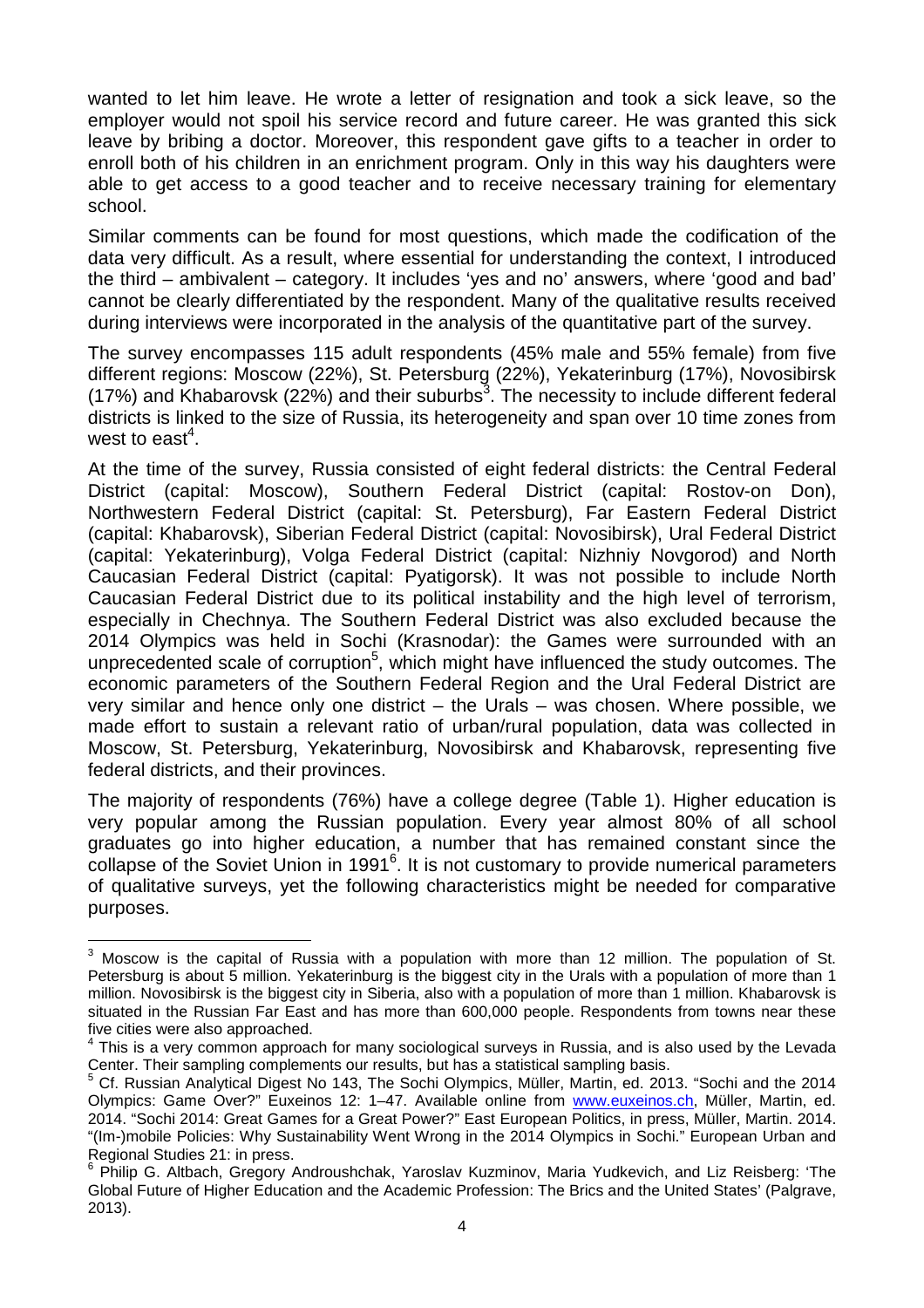| <b>Gender</b>                                                         | $\frac{9}{6}$         | $\mathsf{n}$    |
|-----------------------------------------------------------------------|-----------------------|-----------------|
| Male                                                                  | 45                    | 52              |
| Female                                                                | 55                    | 63              |
| Age                                                                   |                       |                 |
| $15 - 25$                                                             | 14                    | 16              |
| 25-35                                                                 | 30                    | 35              |
| 35-45                                                                 | 30                    | 34              |
| 45-55                                                                 | 10                    | 12              |
| 55-65                                                                 | 13                    | 15              |
| $65 +$                                                                | 3                     | 3               |
| <b>Education level</b>                                                |                       |                 |
| Primary                                                               | 0                     | $\mathbf 0$     |
| Middle school                                                         | 3                     | 3               |
| High school                                                           | $\overline{7}$        | $\overline{7}$  |
| College                                                               | 76                    | 87              |
| Technical                                                             | 18                    | 17              |
| <b>Occupation</b>                                                     |                       |                 |
| Civil servants in the public sector                                   | 8                     | 9               |
|                                                                       |                       | $\overline{9}$  |
| Blue-collar employees                                                 | $\overline{8}$        |                 |
| White-collar employees                                                | 31                    | 36              |
| Homemakers                                                            | $\overline{3}$        | 3               |
| Professional occupations (doctors, engineers, teachers, etc.)         | $\overline{32}$       | $\overline{37}$ |
| Other self-employed occupations (barber, mechanic, real estate, etc.) | $\overline{6}$        | $\overline{7}$  |
| <b>Students</b>                                                       | $\overline{5}$        | 6               |
| Unemployed                                                            | 1                     | $\overline{1}$  |
| Pensioners                                                            | 6                     | $\overline{7}$  |
| <b>Region</b>                                                         |                       |                 |
| Moscow and surroundings                                               | 22                    | 25              |
| St. Petersburg and surroundings                                       | 22                    | 25              |
| Yekaterinburg and surroundings                                        | 17                    | 20              |
| Novosibirsk and surroundings<br>Khabarovsk and surroundings           | $\overline{17}$<br>22 | 20<br>25        |

### **Table 1: Basic Characteristics of Survey Areas**

Survey interviews were conducted face to face by the following researchers: Dr. Anna Ivanova in Moscow, Dr. Irina Matvienko in St. Petersburg, Dr. Elena Denisova-Schmidt in Yekaterinburg, Dr. Svetlana Bratyushchenko in Novosibirsk, and Professor Elvira Leontyeva in Khabarovsk. All of the scholars have professional expertise and experience in ethnographic research. With exception of Elena Denisova-Schmidt, the ethnographers are local residents that enabled better access to different social groups. Elena Denisova-Schmidt is originally from Russia, but works abroad. Anna Ivanova studied abroad. Such marginal experience has proved beneficial for the research: respondents were more than happy to explain what is going on in Russia to someone with no recent experience. All of the respondents were found by 'snowballing' technique. Informal introductions were combined with formal approaches to respondents, but in all cases necessary disclaimers were made as appropriate and in advance of interviews. Confidentiality was granted to all interviewees. All interviews were conducted in Russian, the native language of all of the field researchers and participants. The respondents were notified about the possibility to be informed of the survey's results.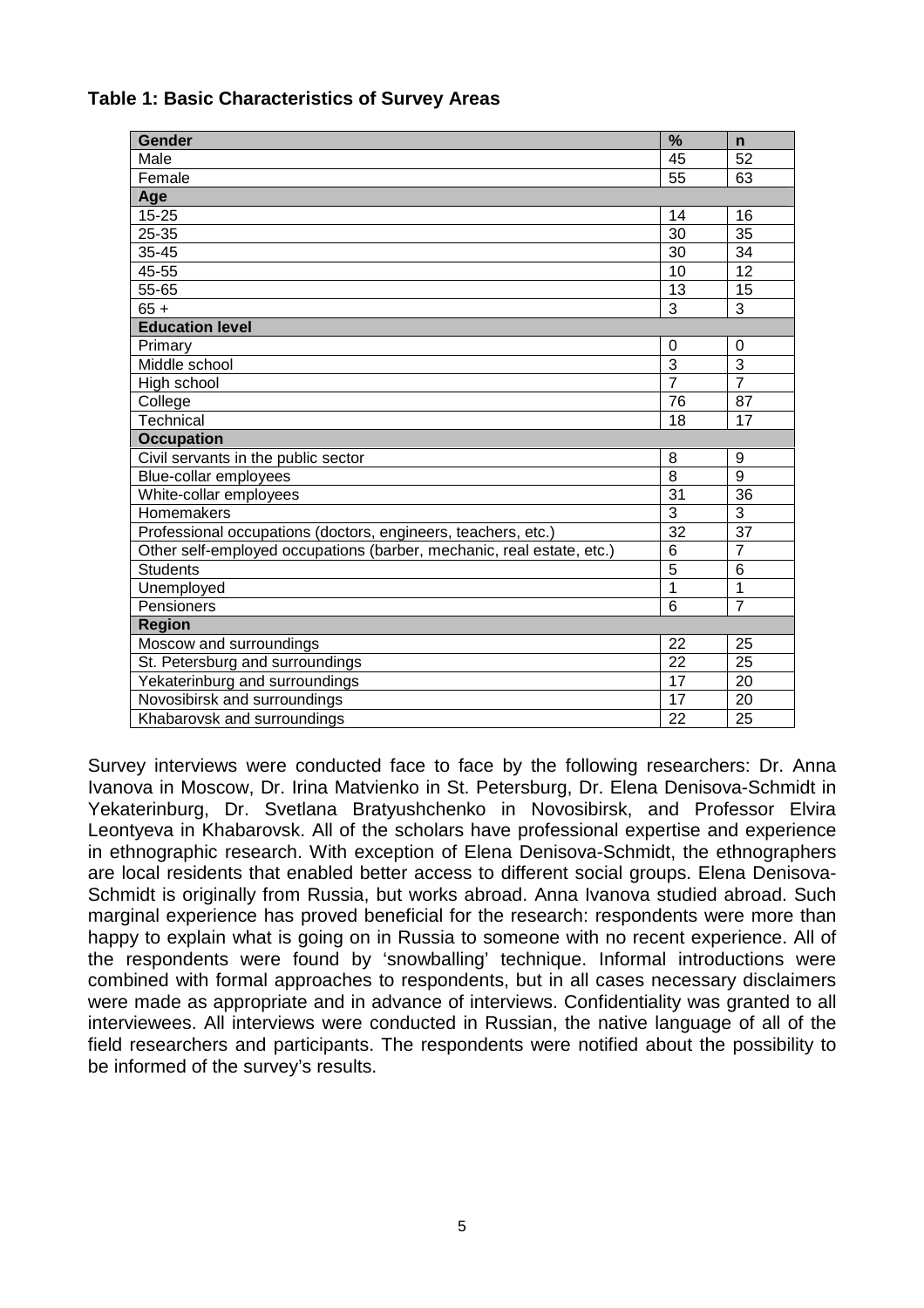## **2. Local Institutions**

## **2.1 Trust in institution**

Trust is one of the most important indicators in the evaluation of institutions. The first sets of questions dealt with institutions, and the first question of this set pertains to trust in institutions.

In order to measure trust in institutions, the following question was asked:

'How much do you **trust** the following institutions' (from 1: lowest, to 5: highest trust).



Figure 1: Trust in institutions

The judicial branch seemed to have the lowest trust among survey participants. Similar results have been shown in the sociological surveys regularly conducted by the Levada Center, one of the best-known Russian opinion research institutes: only 10% of the Russian population believes that the Russian judiciary really functions independently (Table 2), and 27% think that ordinary people can expect fair court decisions (Table 3):

## **Table 2:**

**Question: 'Do you think the executive exercises control over the judiciary in your town or district?'<sup>7</sup>**

|                                                                              | 2006 | 2010 |
|------------------------------------------------------------------------------|------|------|
| It is fully independent                                                      | 8%   | 10%  |
| It is controlled by the Russian government                                   | 12%  | 17%  |
| It is controlled by the local government                                     | 18%  | 20%  |
| It is corrupt and anyone who has money can get a favorable decision in court | 37%  | 34%  |
| Hard to say                                                                  | 31%  | 27%  |

 $N = 1600$  respondents

<sup>7</sup> http://www.levada.ru/archive/sudebnaya-sistema/kak-vy-schitaete-kontroliruetsya-li-organami-ispolnitelnoivlasti-deyateln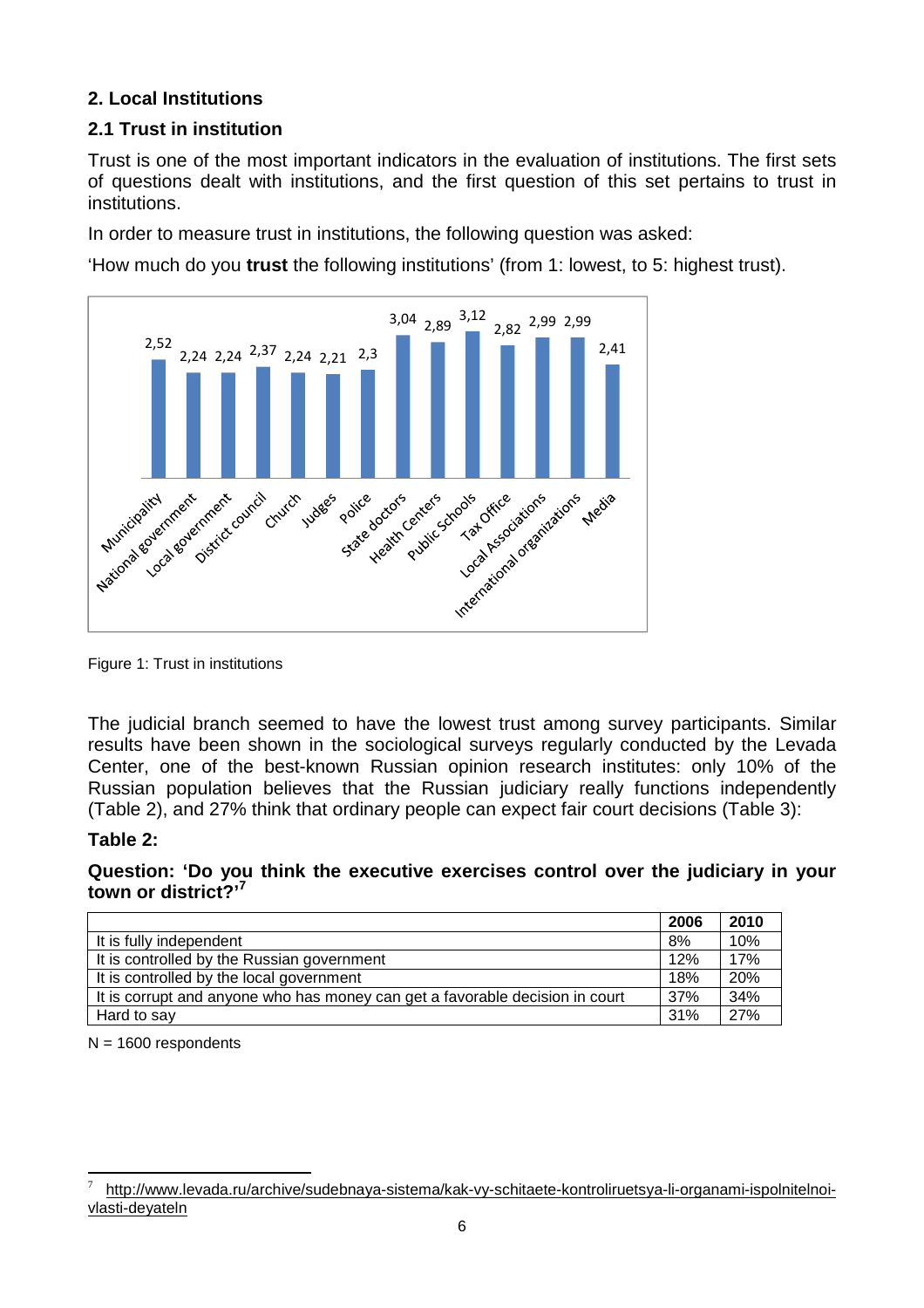#### **Table 3:**

|             | 2006 | 2007 | 2009 | 2011 | 2013 |
|-------------|------|------|------|------|------|
| ves         | 4%   | 3%   | 3%   | 5%   | 2%   |
| rather yes  | 25%  | 25%  | 25%  | 25%  | 25%  |
| rather no   | 39%  | 40%  | 42%  | 42%  | 40%  |
| no          | 22%  | 23%  | 19%  | 18%  | 21%  |
| hard to say | 11%  | 9%   | 12%  | 10%  | 12%  |

**Question: 'Can an ordinary person in Russia expect a fair court?'**

N =1600 respondents

The lack of trust was usually explained by multilevel, sometimes unknown motivation behind every action made by institutions and/or its personnel. One respondent asked in return: 'Where did you see that people do something for the 'thank you''? The other respondent described a situation that happened recently to her 14-year-old daughter. The girl had a medical examination at school<sup>8</sup>, and the gynecologist suggested that she had a serious illness, which could result in infertility. To confirm the diagnosis, they gave the girl a referral to a private clinic for a more detailed ultrasound. Her parents were alarmed. The ultrasound did not confirm the diagnosis, and now both parents think that the doctor just wanted his colleague to make some extra cash at their expense.

One respondent complained about the work of the traffic police:

'The Road Patrol Service works according to a certain plan. For example, every month they have to issue 10 fines. When a driver violates the traffic rules, he can try to negotiate. For example, if there is an 800 RUB  $[-20]$  EUR] fine, it is possible to issue the two fines with a value of 400 RUB  $[-10$  EUR] each, which will be beneficial to a police officer, or two fines with a value of 300 RUB  $\lceil -7 \rceil$ EUR] each, which will be beneficial to a driver as well.'

Surveys conducted on a regular basis by the Lavada Center show similar results (Table 4 and Table  $5)<sup>9</sup>$ 

|                | 2003 | 2004 | 2005 | 2006 | 2007 | 2008 | 2009 | 2010 | 2011 | 2012 | 2013 |
|----------------|------|------|------|------|------|------|------|------|------|------|------|
| media          |      |      |      |      |      |      |      |      |      |      |      |
| fully          | 22   | 26   | 24   | 24   | 25   | 28   | 28   | 29   | 25   | 26   | 24   |
| not fully      | 46   | 45   | 45   | 43   | 39   | 40   | 49   | 51   | 47   | 50   | 50   |
| not at all     | 22   | 18   | 18   | 21   | 22   | 18   | 16   | 15   | 21   | 16   | 19   |
| hard to<br>say | 10   | 11   | 13   | 12   | 14   | 14   | 7    | 5    | 6    | 7    | 8    |
| church         |      |      |      |      |      |      |      |      |      |      |      |
| fully          | 40   | 43   | 44   | 40   | 41   | 40   | 48   | 54   | 49   | 50   | 48   |
| not fully      | 20   | 22   | 23   | 21   | 19   | 25   | 21   | 24   | 23   | 29   | 25   |
| not at all     | 10   | 8    | 11   | 11   | 12   | 10   | 10   | 6    | 9    | 10   | 10   |
| hard to<br>say | 31   | 27   | 22   | 28   | 27   | 25   | 20   | 17   | 18   | 12   | 17   |

**Table 4: To what extent do the following institutions deserve trust?:**

N =1600 respondents

<sup>&</sup>lt;sup>8</sup> Children and youth regularly receive free medical examinations at schools (=preventative examinations).

<sup>9</sup> Obshchestvennoe mnenie 2013.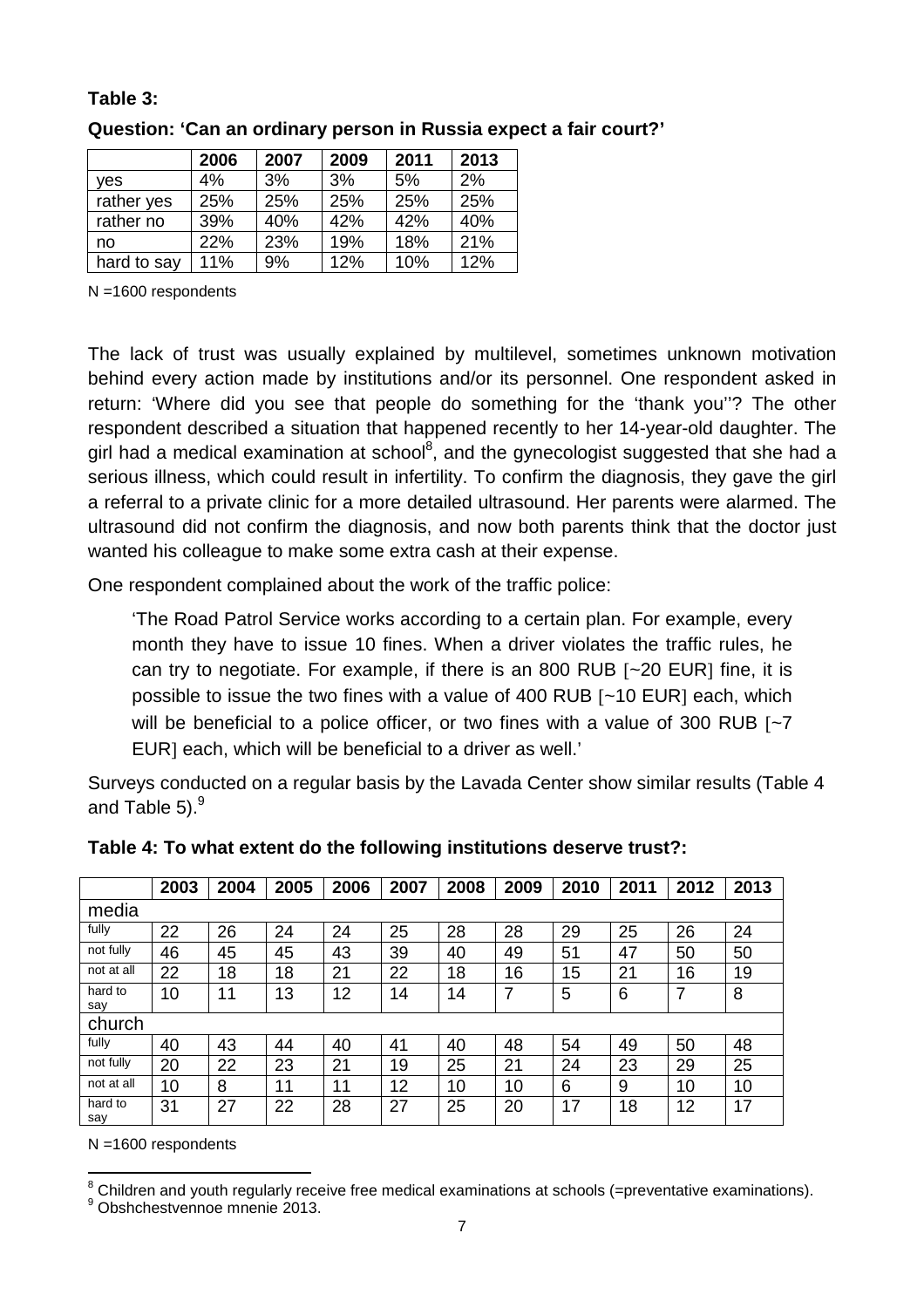|                 | 11/2010 | 03/2011 | 10/2011 | 04/2012 02/2013 |    |
|-----------------|---------|---------|---------|-----------------|----|
| fully trust     | 5       | 5       | 5       | ≏               |    |
| trust           | 28      | 30      | 36      | 30              | 34 |
| rather distrust | 42      | 43      | 40      | 45              | 43 |
| fully distrust  | 17      |         | 11      | 16              | 13 |
| hard to say     |         | 6       | 8       | 6               |    |

## **Table 5: Do you trust or distrust police officers in your community?<sup>10</sup>**

N =1600 respondents

According to the Levada Center, Russians' trust in important social institutions looks as follows: the president  $(-159)$ , the government  $(-125)$ , the regional authorities  $(-130)$ , the parliament  $(-120)$ , the army  $(-148)$ , the FSB  $(-138)$ , judges  $(-120)$ , the Office of the Public Prosecutor ( $\sim$ 128), the police ( $\sim$ 115)<sup>11</sup>.

When analyzing Russia, the following institutions and actors should be considered:

|                       | 2003 | 2004 | 2005 | 2006 | 2007 | 2008 | 2009 | 2010 | 2011 | 2012 | 2013 |
|-----------------------|------|------|------|------|------|------|------|------|------|------|------|
| President             | 3.96 | 4.11 | 3.92 | 3.99 | 4.25 | 4.22 | 4.51 | 4.11 | 4.17 | 3.87 | 4.17 |
| President's           | 3.1  | n.a. | 3.28 | 3.42 | 3.63 | 3.55 | 3.96 | 3.81 | 3.69 | 3.51 | 3.71 |
| Administration        |      |      |      |      |      |      |      |      |      |      |      |
| Oligarchs,            | 3.80 | 3.89 | 3.64 | 3.71 | 3.74 | 3.64 | 3.58 | 3.71 | 3.63 | 3.63 | 3.84 |
| bankers,              |      |      |      |      |      |      |      |      |      |      |      |
| financiers            |      |      |      |      |      |      |      |      |      |      |      |
| Media                 | 3.53 | 3.48 | 3.39 | 3.49 | 3.48 | 3.53 | 3.43 | 3.48 | 3.45 | 3.36 | 3.46 |
| Government            | 3.38 | 3.48 | 3.22 | 3.41 | 3.56 | 3.45 | 3.84 | 3.87 | 3.78 | 3.61 | 3.65 |
| Governors             | 3.29 | 3.32 | 3.14 | 3.23 | 3.34 | 3.26 | 3.47 | 3.39 | 3.25 | 3.18 | 3.3  |
| <b>Armed Forces</b>   | 3.29 | 3.26 | 3.21 | 3.21 | 3.5  | 3.47 | 3.62 | 3.61 | 3.36 | 3.42 | 3.49 |
| $F\overline{SB}^{12}$ | 3.31 | n.a. | 3.41 | 3.50 | 3.74 | 3.65 | 3.78 | 3.73 | 3.36 | 3.61 | 3.68 |
| CEOs of large         | 3.15 | 3.40 | 3.12 | 3.11 | 3.18 | 3.17 | 3.27 | 3.30 | 3.01 | 3.10 | 3.23 |
| corporations          |      |      |      |      |      |      |      |      |      |      |      |
| Office of the         | 2.97 | n.a. | 3.13 | 3.14 | 3.36 | 3.28 | 3.43 | 3.39 | 3.22 | 3.26 | 3.48 |
| Public                |      |      |      |      |      |      |      |      |      |      |      |
| Prosecutor            |      |      |      |      |      |      |      |      |      |      |      |
| Judges                | 2.91 | n.a. | 3.01 | 3.06 | 3.25 | 3.11 | 3.27 | 3.29 | 3.18 | 3.17 | 3.31 |
| Sovet Federatsii      | 2.93 | 3.10 | 2.93 | 3.11 | 3.23 | 3.09 | 3.41 | 3.33 | 3.22 | 3.10 | 3.32 |
| (upper chamber        |      |      |      |      |      |      |      |      |      |      |      |
| of parliament)        |      |      |      |      |      |      |      |      |      |      |      |
| Church                | 2.74 | 2.92 | 3.06 | 2.89 | 3.26 | 3.00 | 3.04 | 3.42 | 3.04 | 3.04 | 3.09 |
| <b>State Duma</b>     | 2.86 | 3.01 | 2.85 | 2.95 | 3.07 | 2.89 | 3.29 | 3.18 | 3.09 | 3.06 | 3.29 |
| (lower chamber        |      |      |      |      |      |      |      |      |      |      |      |
| of parliament)        |      |      |      |      |      |      |      |      |      |      |      |
| Intelligentsia        | 2.44 | 2.52 | 2.42 | 2.47 | 2.59 | 2.43 | 2.67 | 2.56 | 2.54 | 2.42 | 2.58 |
| Political parties     | 2.60 | 2.82 | 2.61 | 2.75 | 2.73 | 2.64 | 3.04 | 2.84 | 2.81 | 2.81 | 2.87 |
| Trade unions          | 1.91 | 1.97 | 1.91 | 1.91 | 1.89 | 1.93 | 2.01 | 2.05 | 1.92 | 1.91 | 1.96 |
| Police                | n.a. | n.a. | n.a. | n.a. | n.a. | n.a. | n.a. | n.a. | 2.86 | 3.10 | 3.21 |

### **Table 6: In the life of Russia, what role is played by …?**

<sup>10</sup> http://www.levada.ru/04-03-2013/indeks-doveriya-politsii

<sup>&</sup>lt;sup>11</sup> The data is presented in form of graphs. While the visibility of the data is high, the exact number is difficult to determine. The data was calculated as a sum of 'fully trusted' plus half of 'not fully trusted' minus 'not trusted' in % plus 100.

<sup>12</sup> FSB – *Federal'naia Sluzhba Besopasnosti* (Federal Security Service).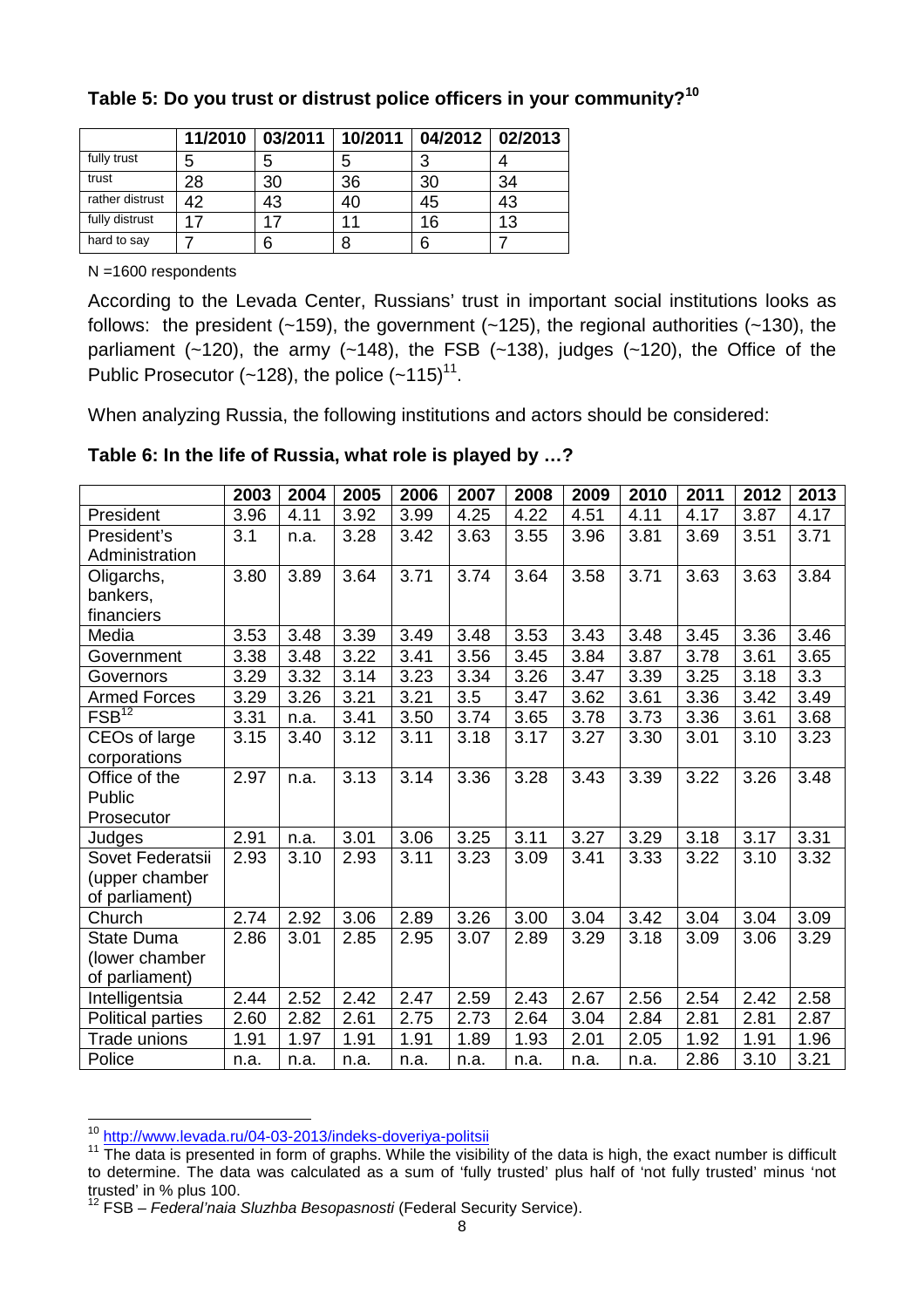## **2.2 Experience with institutions**

The next question in the survey was about the respondents' experiences with institutions:

"With which of the following institutions have you or members of your family recently encountered cases of **good service** or of **bad service**?"



Figure 2: Experience with institutions

The results here showed not only institutions that offered good or bad services, but also institutions that might be good and bad at the same time. One respondent explained:

'I'm not ready to break everything down into good or bad only, not at all! How is it possible to say, for example, that there is good or bad service at a school? My daughter came home today – she was happy with a teacher, who was up to the mark and it was engaging in class – she exuded "undying love for a teacher." Tomorrow my wife will go to a meeting and will return upset because of some unclear initiatives at the school, as if parents have nothing to do. This seems to be bad. And I assure you – there is a similarly ambiguous situation everywhere, at a school or at a hospital, especially when you deal with them repeatedly. It is necessary to use a finer gradation here.'

In giving low scores to certain institutions, respondents often note the lack of a 'polite' and 'professional' approach. Talking about the church, one said: 'There is a lack of an individual approach. I once baptized a child, and all children were baptized at once, sort of like a "wholesale".'

One respondent told about one of her daughter's classmates at school X. The girl has low grades in English and the teacher recommended that she talk outside of class to a teacher from school Y. But the girl decided to study on her own and after a while she has shown good results that have been noticed by her classmates and the teacher herself.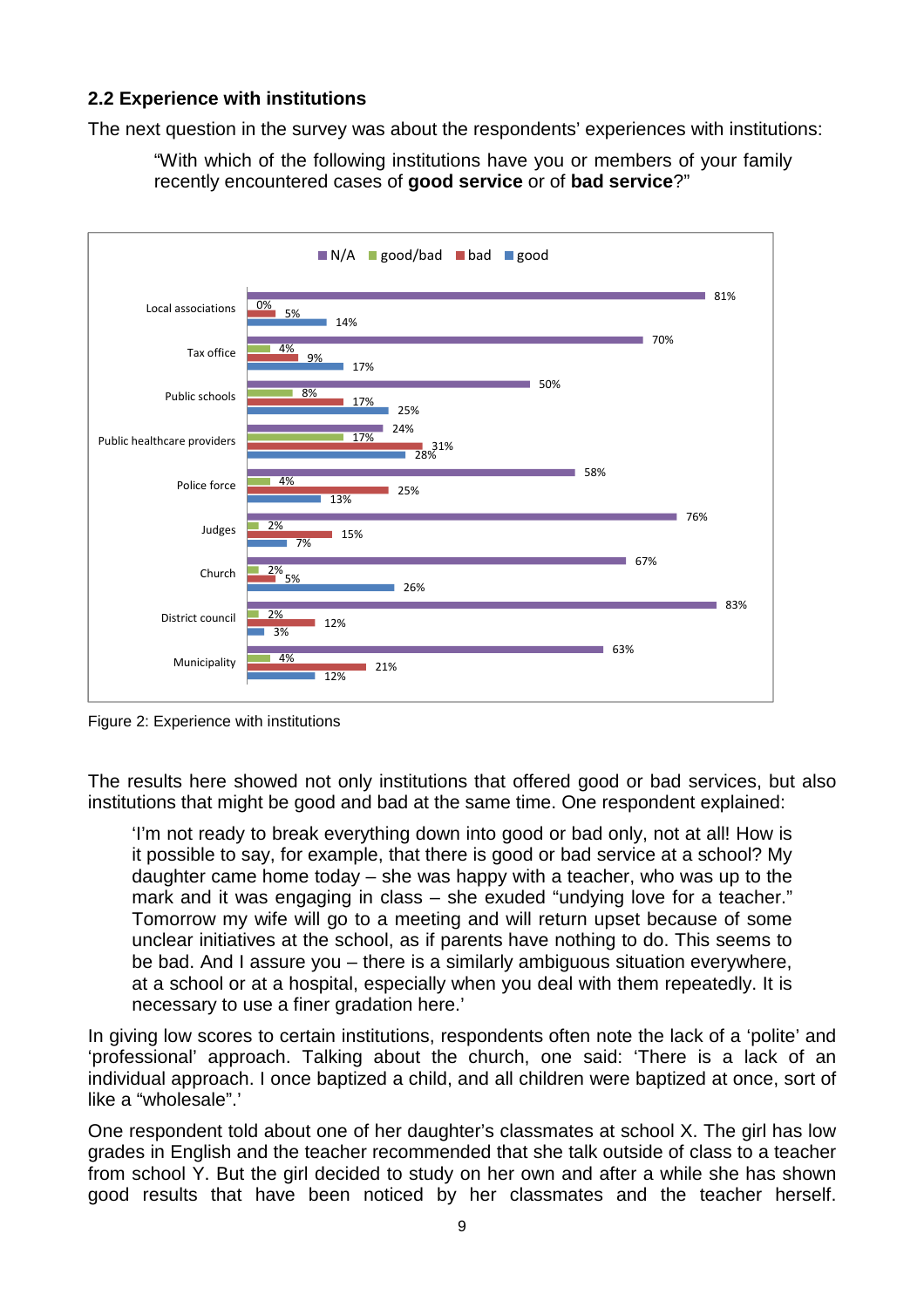Nevertheless, the teacher continues to give her low grades because the girl did not take extra classes she recommended to her. It turned out that the two teachers just 'exchange' their pupils for extra classes.

There were a few schoolchildren among the respondents. A few years ago, one of them gladly did homework and wrote essays for her classmates – for which she received material compensation. She claimed that 'it was interesting for her.' Another respondent still does it, explaining that that is 'his business.'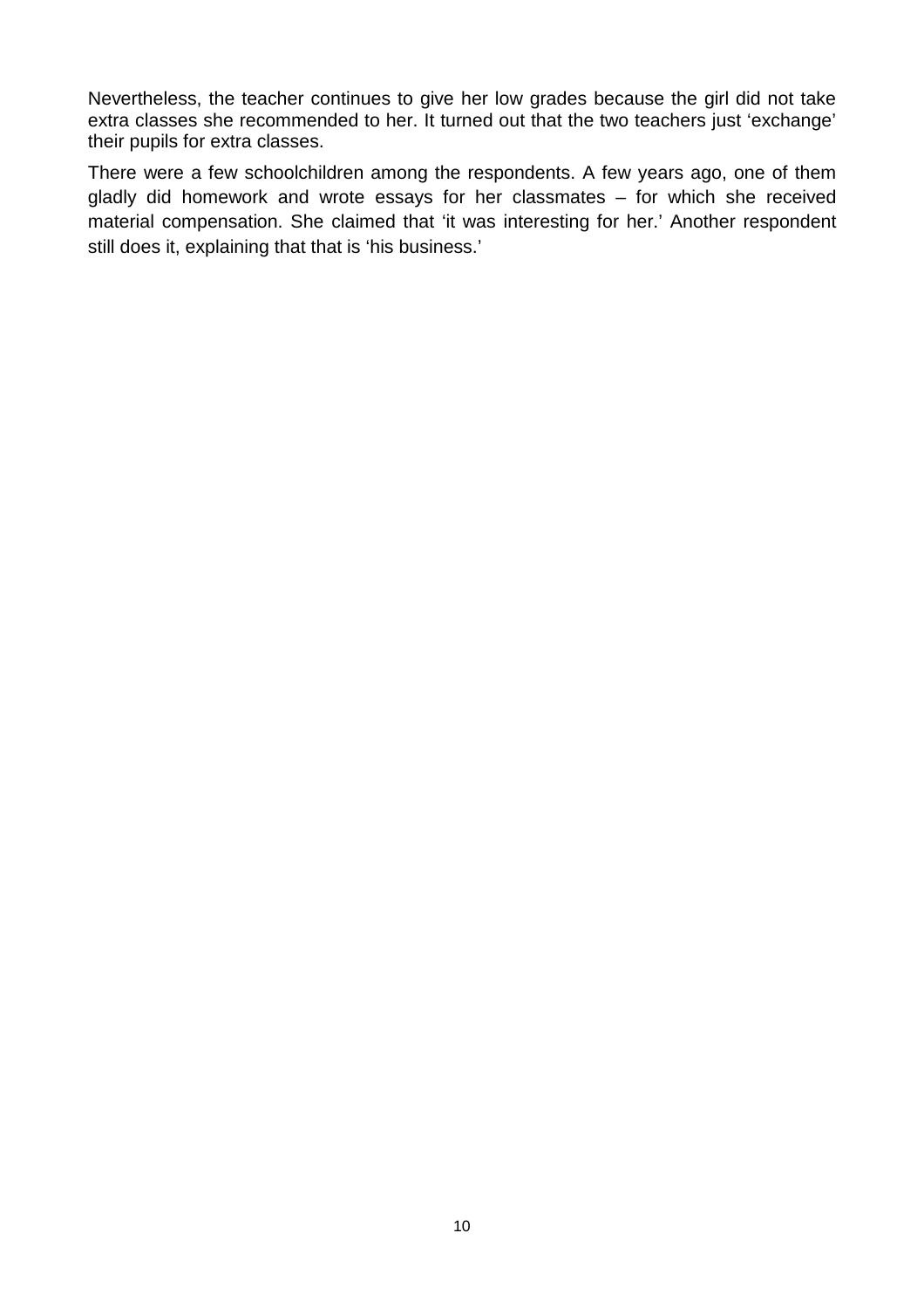## **3. Local Issues**

#### **3.1 Serious problems in community**

The following question was asked in order to learn about the problems that are considered to be important within society by the survey participants, and to understand the importance attributed to local problems.

'What in your view are the most serious **problems** in your community? List at least three starting from the most important.'

The results can be clustered into the following groups: education, healthcare, transportation, urban infrastructure, security, employment, cost of living, the environment, corruption, migration and leadership.

In the most cases, the survey participants complained about low quality and ineffective management with regard to the following issues:

**Education**: 'the 'one-size-fits-all' approach to all children', 'few qualified teachers' 'consolidation of schools', 'shortage of places in the kindergartens and schools', 'the unprecedented decline of educational standards, teacher authority and their requirements (at all levels of secondary, higher and vocational schools)'.

**Healthcare:** 'the bureaucracy, the low qualification [of doctors]', 'the poor level of medical service (doctors' rudeness)', 'few clinics – it is difficult to find the way to a doctor', 'the deterioration of the medical service (everything is now paid)', 'the inability to get an appointment on time  $-$  there is always a long wait. The quality of service is low (they diagnose incorrectly)'; 'doctors ... have increased their workload and the quality of their work has deteriorated (a doctor in our clinic once burst into tears – she had 20 consecutive patients and she did not even have time to go to the bathroom).

**Transportation**: 'traffic jams', 'parking', 'road congestion', 'the work of road services', 'unregulated traffic', 'transport accessibility', 'the quality of the roads and their surfaces, their permanent and sluggish repairs, the traffic controllers standing in wrong places', 'the lack in the quantity and quality of public transportation', 'senseless urban work (laying asphalt, for example) which makes moving around the city uncomfortable', 'rudeness on the roads – a bad driving culture, resulting in high mortality on the roads'.

**Urban infrastructure**: 'uncontrolled construction (first, without considering the historic image of the city; second, they erect large buildings and do not develop the infrastructure), 'the reconstruction of the area where I live, against the will of its residents (reconstruction of Lenin Avenue in Moscow)', 'few public welfare homes are being built', 'they provide amenities only in the city center; there are not even sidewalks in the other areas' (Khabarovsk).

**Security:** 'The high crime rate (it is dangerous to walk on the streets in the evening)', 'too many policemen; security guards are everywhere – this gives the feeling of suppression, discomfort, and humiliation; the policemen induce threats instead of protection, as well as rudeness and disrespect', 'the lack of contact between police and citizens, the unwillingness to help them [citizens].

**Employment**: 'Some jobs are very popular; there are many specialists, good salaries, hence, a lot of people get the corresponding education. Of course, they cannot get those jobs because there are too many people applying. At the same time, other jobs have many vacancies, because they are not that popular. Some jobs are important, but are not paid well.'

**Cost of living:** 'few benefits, and they are cut (for example for single mothers)', 'very expensive housing and no possibility to buy an apartment; mortgage interest is very high',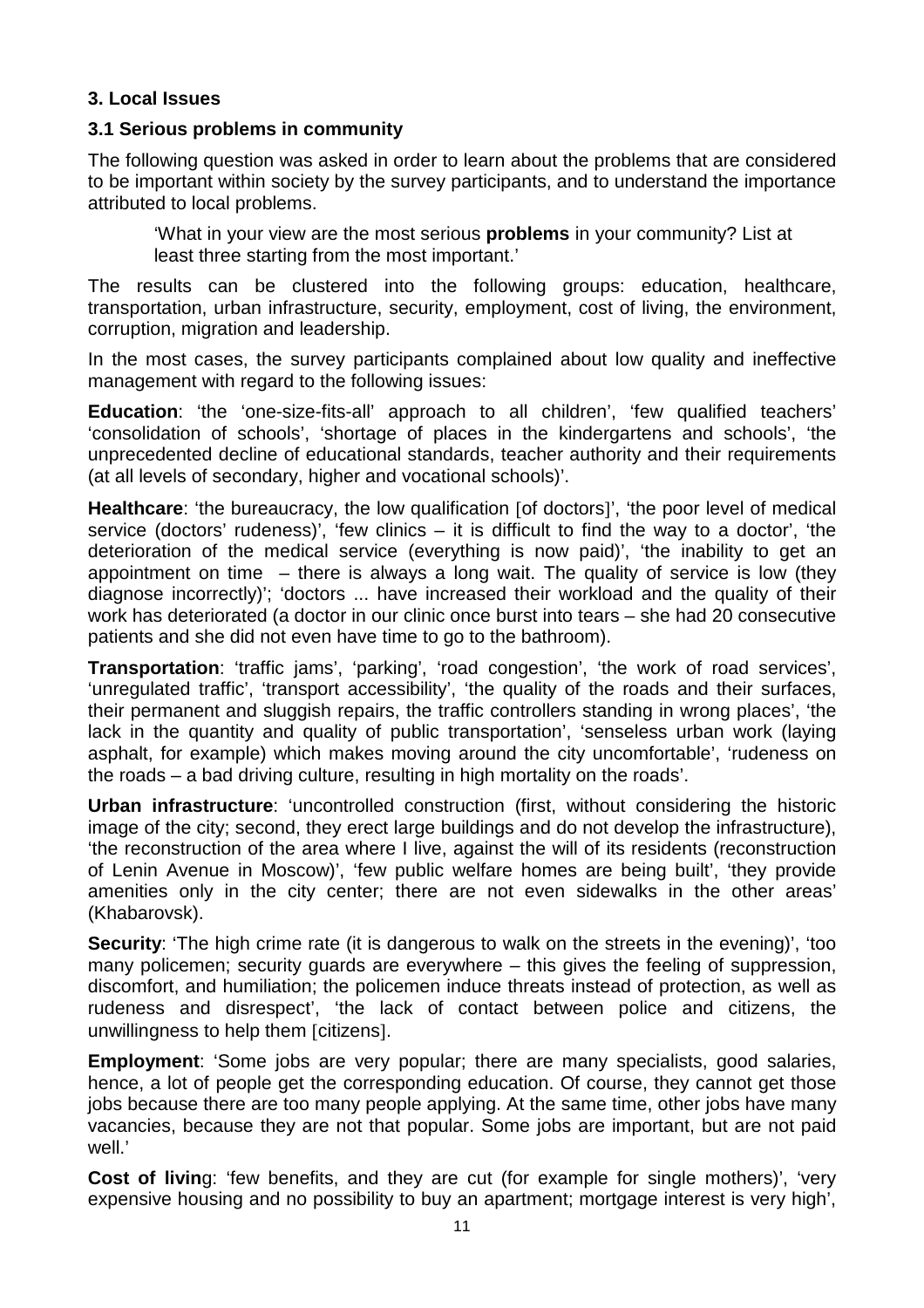'the high and constantly increasing price of food', 'wild prices for utility services, poor quality of services, and the complete inability to change anything', '(unreasonably) high housing prices connected with the unsatisfactory development of network construction (electricity, water supply, etc.) and a lack of access to construction sites by land developers (there is monopoly on access by officials).'

**Environment**: 'air pollution', 'few cultivated lands', 'it is dirty – the utility services do not work well and the people litter and park their cars in prohibited areas', 'the green areas are being reduced in favor of construction sites'.

**Corruption**: 'Terrible corruption in the area of urban improvement (kickbacks, low quality of construction work)', 'Corruption at all levels'.

**Migration**: while all of the aforementioned issues refer to all regions, this problem is more pronounced in Moscow and St. Petersburg: 'a large number of un-adapted migrants from the culturally alien regions', 'illegal migrants (disrespect toward our culture)' 'illegal migration – ethnic tensions, fraught with outbreaks of violence', 'a large number of people from Caucasus in the city', 'too many migrants in the city  $-$  it is not safe to walk on the streets in the evening'. The respondents call for 'good leadership in this matter and want more regulations and policies'.

**Leadership**, especially at the higher levels, was mentioned explicitly:

'Indecisiveness, inactivity (or inconsistency) of authorities in making important decisions for the city.'

'The lack of independence of the authorities, the lack of professionalism and insecurity, hence, stupid bureaucracy.'

'The excessive control of various government agencies over their 'subordinate' units (e.g., police, district board, medicine) as a result: formalism, both at the top and the local levels.'

'Repressive government (e.g. persecution on political grounds in particular)'

'The state does not respect its citizens; officials always want to ban everything. If there is something they can avoid doing, they will avoid it; they do not think they must somehow help people and improve our lives.'

*'Krugovaia poruka*: everyone is interconnected and exercises preferences based on personal connections, social proximity, and membership in a common circle. This is bad in everyday life – when applying for a job, etc. – but also at the state level: everything is based on personal assurances and the idea that everyone owes one another.'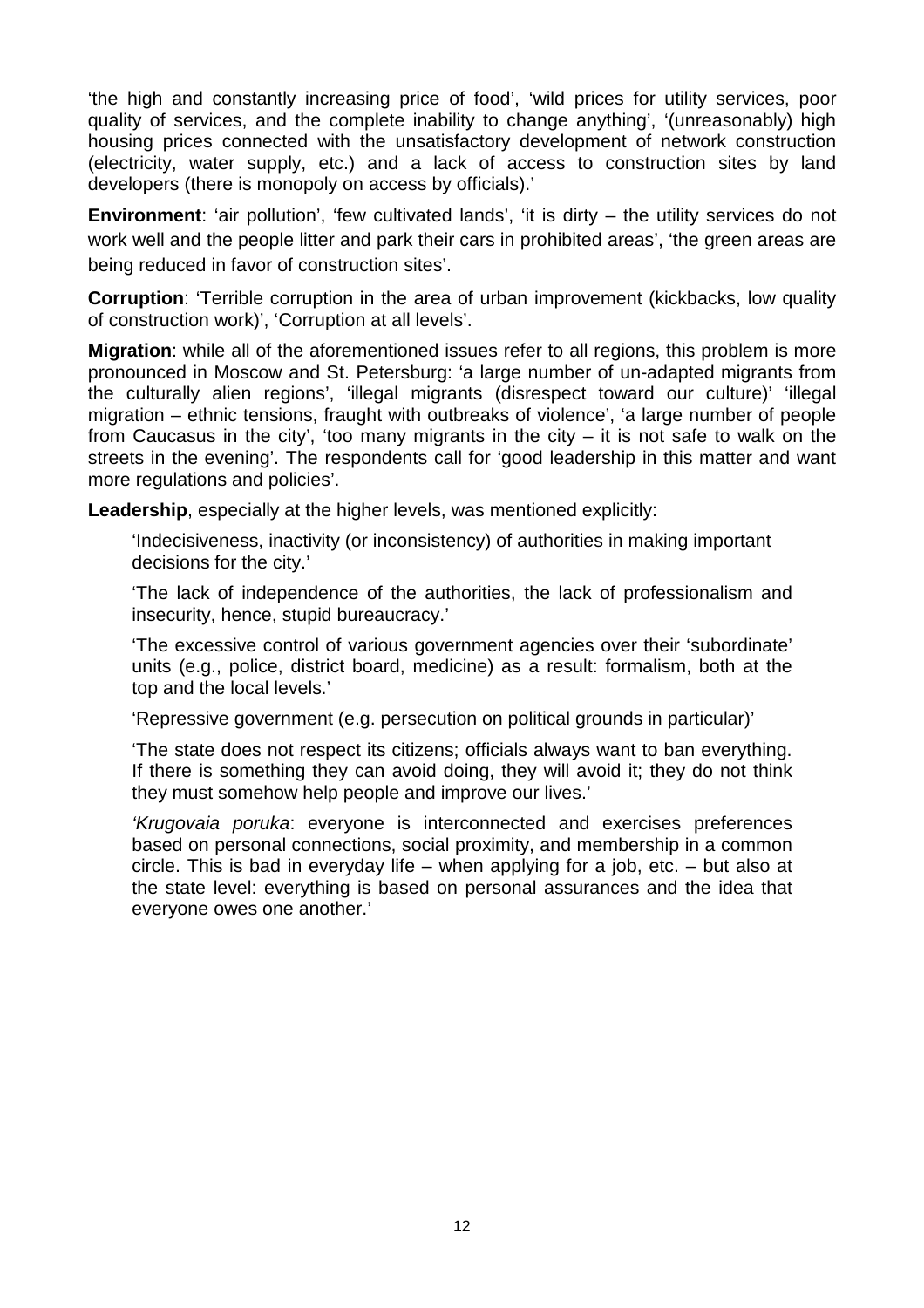#### **3.2 Ability to obtain service from institutions relying exclusively on one's own means**

Another question asked the respondents to evaluate their relations with the listed institutions. For this question, it was expected for the respondents to present their ideas and experiences about whether they can obtain service on their own.

"With which of the aforementioned institutions do you feel that you are not able to settle a matter/obtain a service using **your own resources**?" (multiple choices possible).



Figure 3**:** Ability to obtain service from institutions relying exclusively on one's own means

One respondent said that he needed to use his connections with a local deputy in order to solve a problem for his wife:

'My wife got into an accident. In order to compensate for the damage, the insurance company required a certificate that would prove that the driver (my wife) was not intoxicated. The RPS (Road Patrol Service) did not issue such a certificate, without explaining any reasons. A letter was drafted on behalf of a local deputy with a request to issue a certificate. The certificate was issued.'

Another respondent, a mother of a 17-year-old son, was concerned about the future career of her child. He wants to serve in the army, but he has an illness (a mild allergy) that can be a reason for refusal. At the time of his initial entry into the army, he had a severe skin rash. The respondent went to military registration office and asked for recommendations.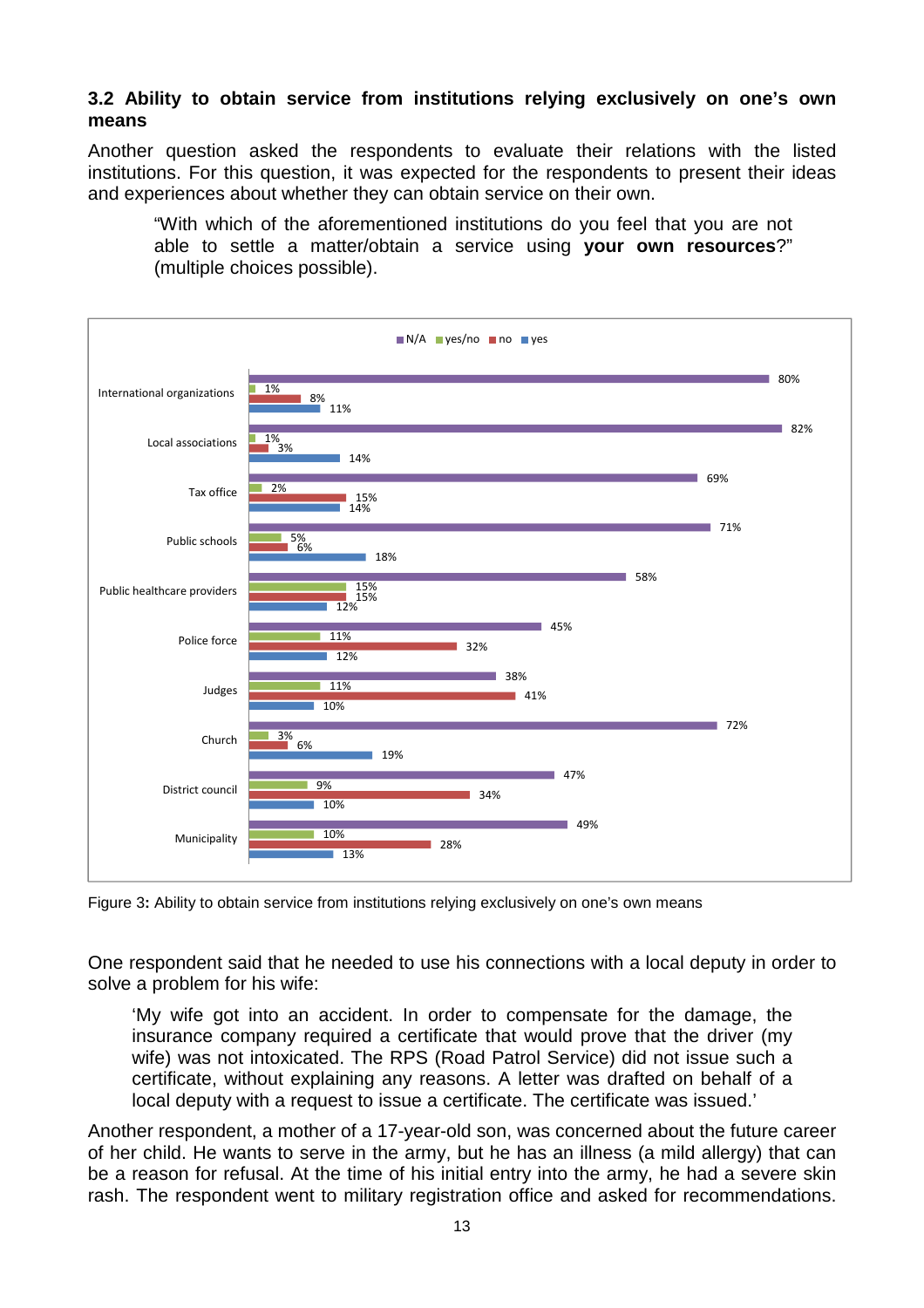She was told that her son should just calm down and wait; in two years, everything could change. When the respondent was asked why her son wants to serve in the army, she answered that it is impossible to find a good job without higher education or without army experience<sup>13</sup>.

<sup>13</sup> Many Russians try to avoid military service because of the '*dedovshchina',* the physical and psychical abuse of new recruits.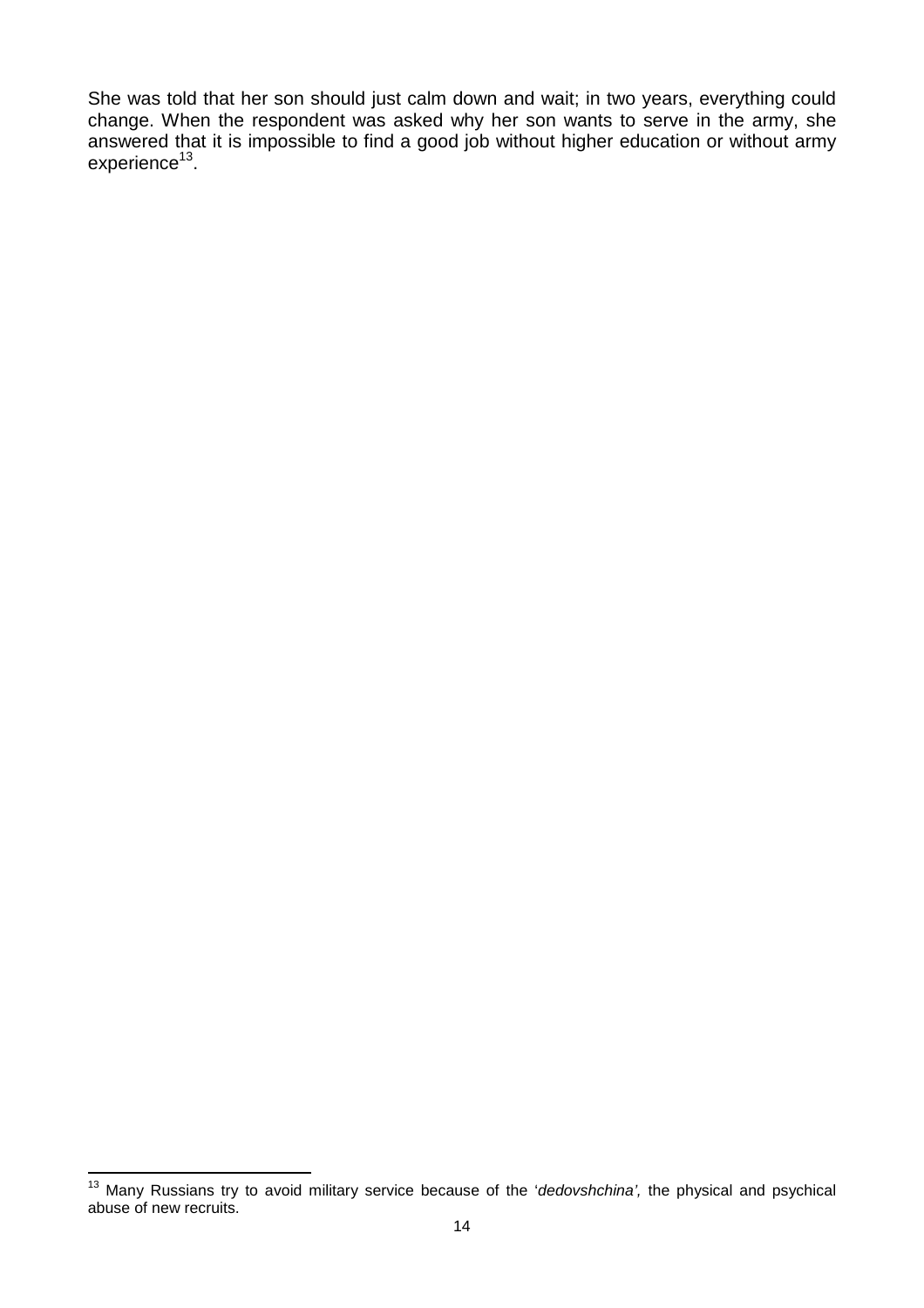## **3.3 Preferred problem resolution techniques**

'How would you advise a person who can't successfully deal with institutions to **resolve** his problem?' (More than one answer is possible):

I would advise him to:

- Ask for intervention from a friend
- Ask for intervention from a relative
- Ask for intervention from an important person
- Pay a fee
- Give a small gift
- Denounce the disservice to the relevant authorities
- Try several times until you get a good result
- Avoid dealing with that institution in general
- Don't know



Figure 4: Preferred problem resolution techniques

The majority of the respondents (54%) suggested using informal tools for solving problems: to ask for intervention from a friend (14%), ask for intervention from a relative (10%), ask for intervention from an important person (15%), pay a fee  $(10\%)^{14}$ , give a small gift (5%). Some, however, recommended formal approaches: denounce the disservice to the relevant authorities (19) and try several times until you get a good result (16%). The suggestion 'avoid dealing with that institution in general' was also mentioned by 8% of the survey participants, the majority of whom added 'if there is an alternative' or 'if possible'.

 $14$  It is interesting to note there are some agencies in Russia that offer such services – dealing with authorities on difficult issues. These services are provided officially for Russian people, but determining if the authorities involved in these transactions are paid, or if their intercessions are made officially or not, is another research question.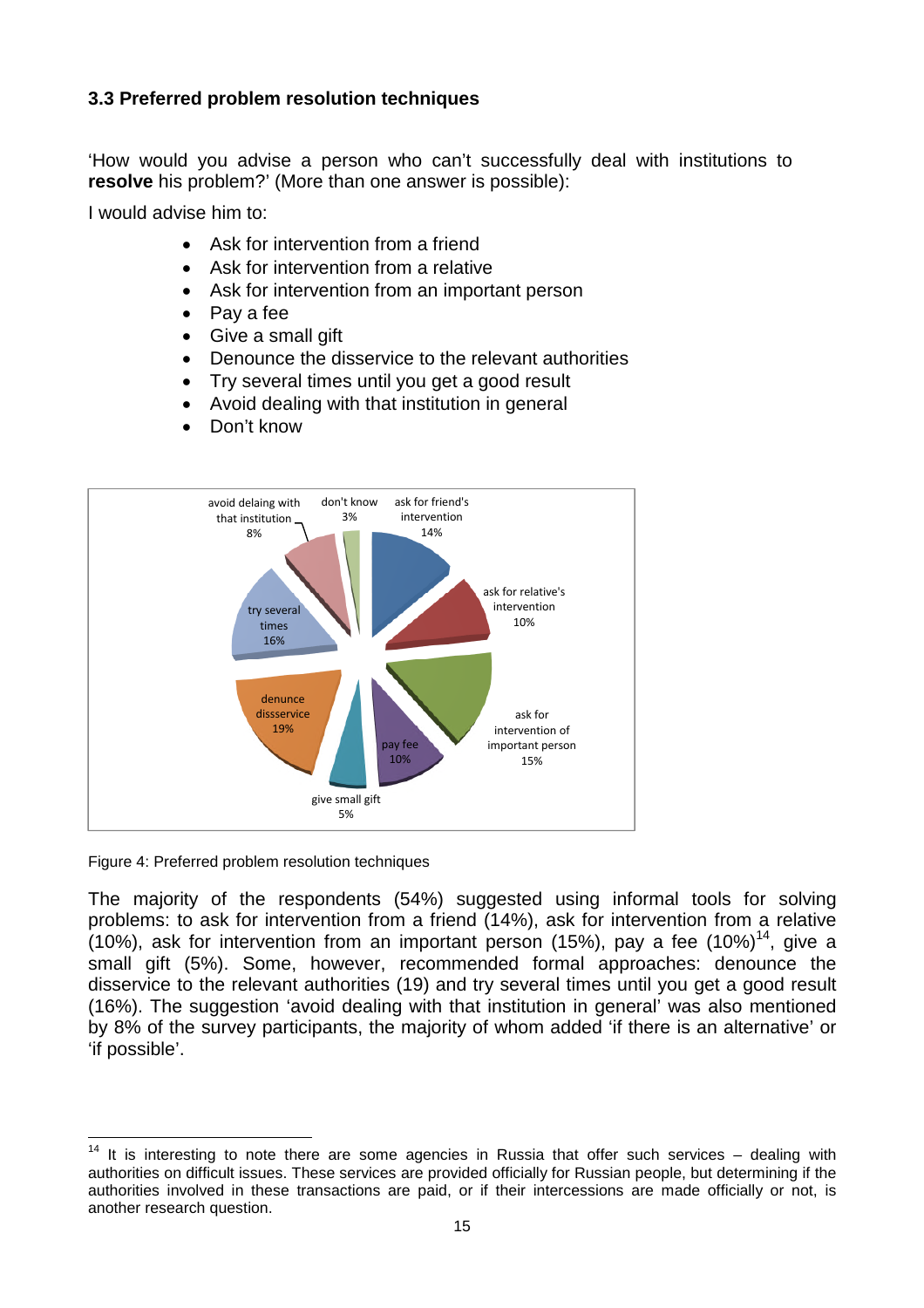## **3.4 Institutions important for improving social well-being**

The question, which aims at gathering the views of the interviewees about the institutions that could help improve the general well-being of their society, is worded as follows:



"Who do you think could help to improve the general well-being of your community?"

Figure 5: Institutions that might help to improve social well-being

The results showed that citizens (74%) and authorities on the local (60%), regional (47%) and federal (49%) levels can influence the wellbeing of the communities. They have the resources in theory, but whether or not they could use them in practice was one of the main concerns of many respondents. One respondent mentioned: 'People do not feel themselves as a single community – they do not treat public spaces as their own, they cannot get together and solve problems jointly, they are not able to defend their group interests.' Another participant answering this question read the abbreviation 'NGO' as 'UFO' (in Russian the two look very similar – 'NGO' vs. 'NLO'). 'Yeah, only UFOs can make a difference', she said, laughing, but with a little sadness in her voice.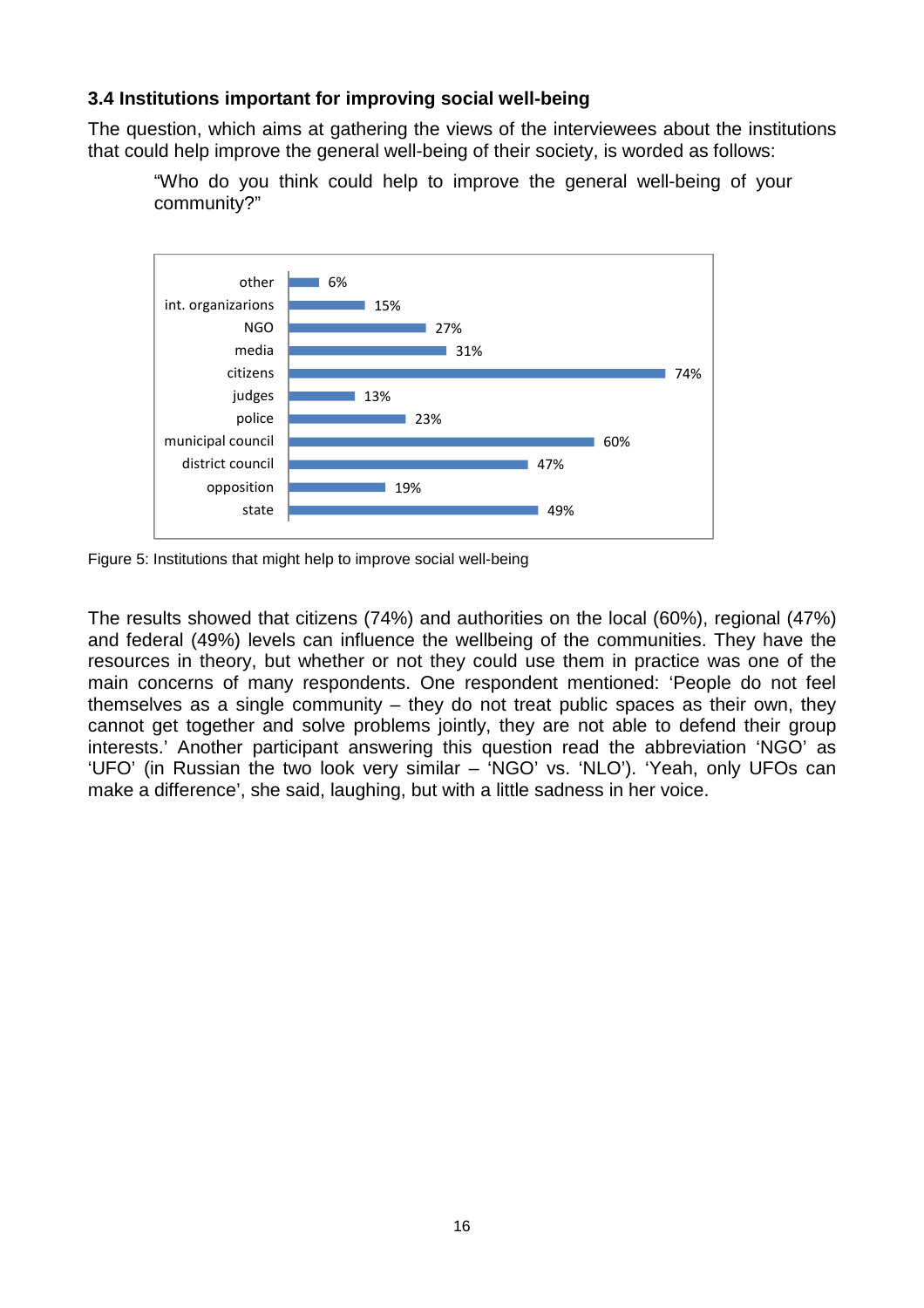## **3.5 Practices against good society**

A question was asked to obtain the views of survey participants about some practices that are incompatible with the development of society:

"In general, which of the following practices, in your opinion, spoil the good development of a society?" (Multiple choices possible.)

- Buving votes during elections
- Giving jobs to friends or relatives instead of people who deserve them
- Bringing gifts to obtain access to health services
- Bringing gifts to be accepted at a good school
- Exchanging confidential information to get tenders and public construction bids
- Paying fees to have documents sorted out quickly
- Convincing journalists not to publish sensitive articles
- Using scandals to get rid of political opponents



Using development funds for private purposes

Figure 6: Practices incompatible with good social development

buying votes

In some cases, the respondents do consider these practices as 'spoiling the good development of a society', while some of these practices might 'somehow depend on a situation'.

76%

'Buying votes during elections' is certainly 'a violation of the canons of democracy. It is crucial to avoid such practices, because an adequate competition should stimulate political rivals', but 'generally speaking, this does not shift the balance of power; simply more expressive figures are forged'. Moreover 'they [the practices] do not interfere, because there is "no one" out there to choose from'.

'Giving jobs to friends or relatives instead of people who deserve them' is 'nepotism' and might lead to 'unprofessionalism, incompetence and, as a consequence, to mistakes'. However, 'friends and relatives can also deserve it!' One respondent suggested expanding question and adding 'comfortable, loyal and controllable people'. This might be worse: 'The number of outright fools (albeit suitable ones) in the power structures begins to go offscale'.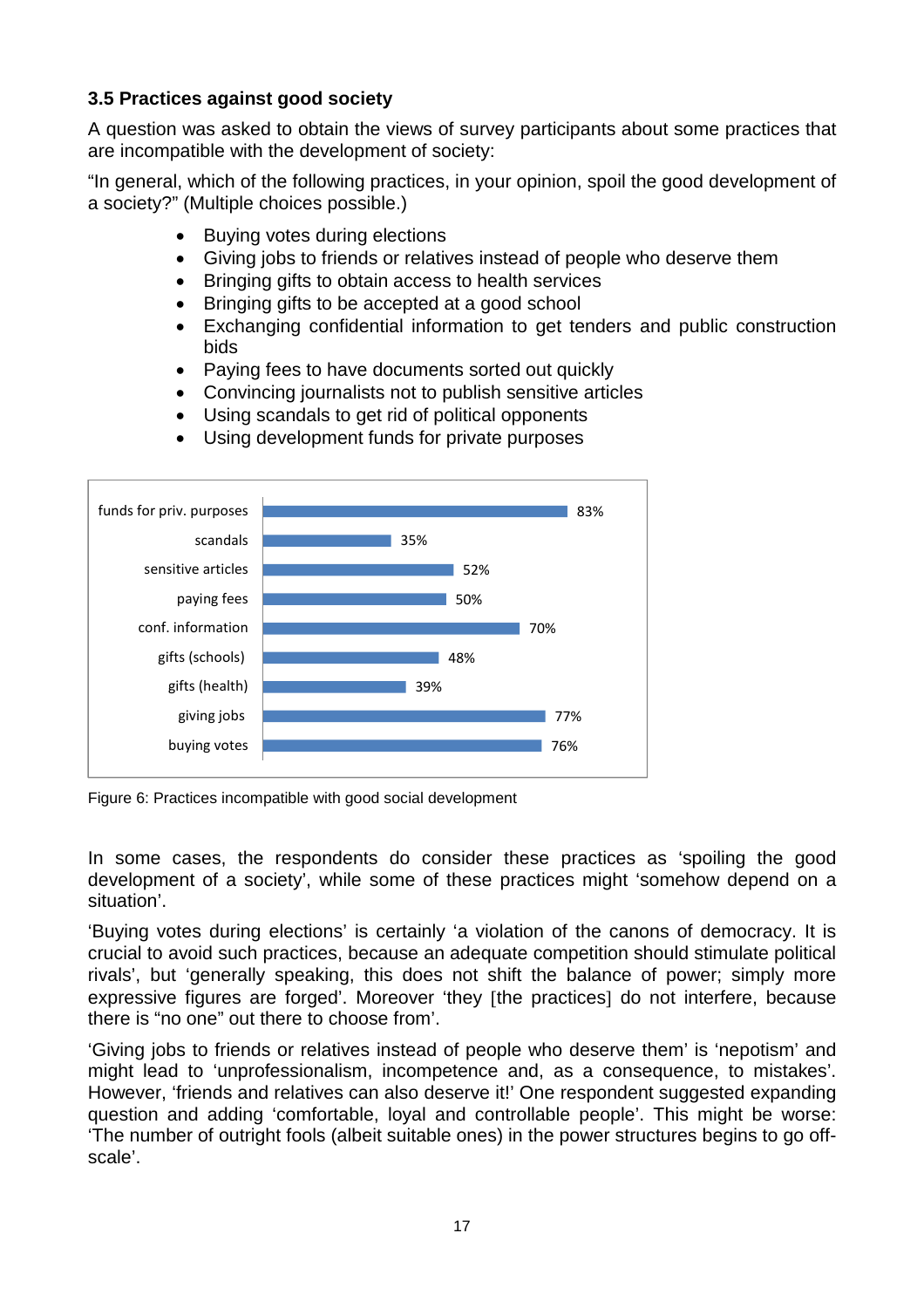'Gifts to obtain access to health services' are often given afterwards, post-factum 'in order to thank, and it is normal and very human.' Gifts might be seen as 'a sign of gratitude, considering public awareness of the doctors' low salaries', as a kind of 'mutual aid to needy people'. This becomes a bad situation only if doctors are not professional enough and no gifts might influence that: 'What if a doctor is an incompetent idiot and the gifts will be useless?'

'Bringing gifts to be accepted at a good school' might be also very situational: 'My friend and her daughter] are registered in one place, but live in another. Their child must attend a school based on their registered address, but the child attends the school in the neighborhood his family actually lives in'. A gift to a principal helped to solve the problem. 'This is the world practice of private/elite schools', some respondents consider.

'Exchanging confidential information to get tenders and public construction bids': 'Well, yes and no – imperfection in the federal law leads to "cheating" during tenders for the sake of good results'; 'This problem is very twofold. No doubt, it exists, and it is very corruptionbased. Very. But very often (well, very often, especially when we deal with small amounts) "violation of rules and laws" is linked to a simple desire of a tender customer to obtain the product he really needs, and with a quality that satisfies him. The 94th law is not only cursed by a lazy person. There are more incidents of the delivery of absolute crap in full compliance with the "law," instead of quality products, than the incidents of corruption and theft. Alas…"

'Paying fees to have documents sorted out quickly' might be wrong, 'but otherwise, it is sometimes impossible.' Many survey participants believe 'it is a bribe, but ... it does not hurt anyone.' One respondent stated: 'Why is it informal? Now you can pay for it all officially, and they will do everything instantly. Most importantly  $-$  pay!'

'Convincing journalists not to publish sensitive articles' 'does not have any effect on the development of the society, and sometimes prevents all the garbage which is poured on us sufficiently enough'. One journalist said: 'There are no freely publishing journalists today. Those who exist (or call themselves free) are not persuaded by anyone any longer. They are ordered to do something. And they do it. Period.' One high-profile policeman added that he does it occasionally by himself: 'In the interest of the investigation.'

'Using scandals to get rid of political opponents': 'Of course for the one who is exposed, this is bad, but for society, it might be good – well then there was something to expose in the first place.' However, it depends on the scandals: 'If this scandal is related to one's personal life, then yes, but if to the fact that he is a dishonest person, then no'. Some respondents even believe: 'this is actually necessary for the rise in the competitiveness and self-control of politicians, so they would be afraid of exposure.'

'Using development funds for private purposes' seems to be the worst practice: 'this is called by the Russian word "theft".' 'In all other cases, the consequences might not be all bad; it all depends on the situation. Sometimes there are even benefits, 'but not in this situation'. It appears frequently: 'Constantly, everywhere and with a huge splash of fantasy'.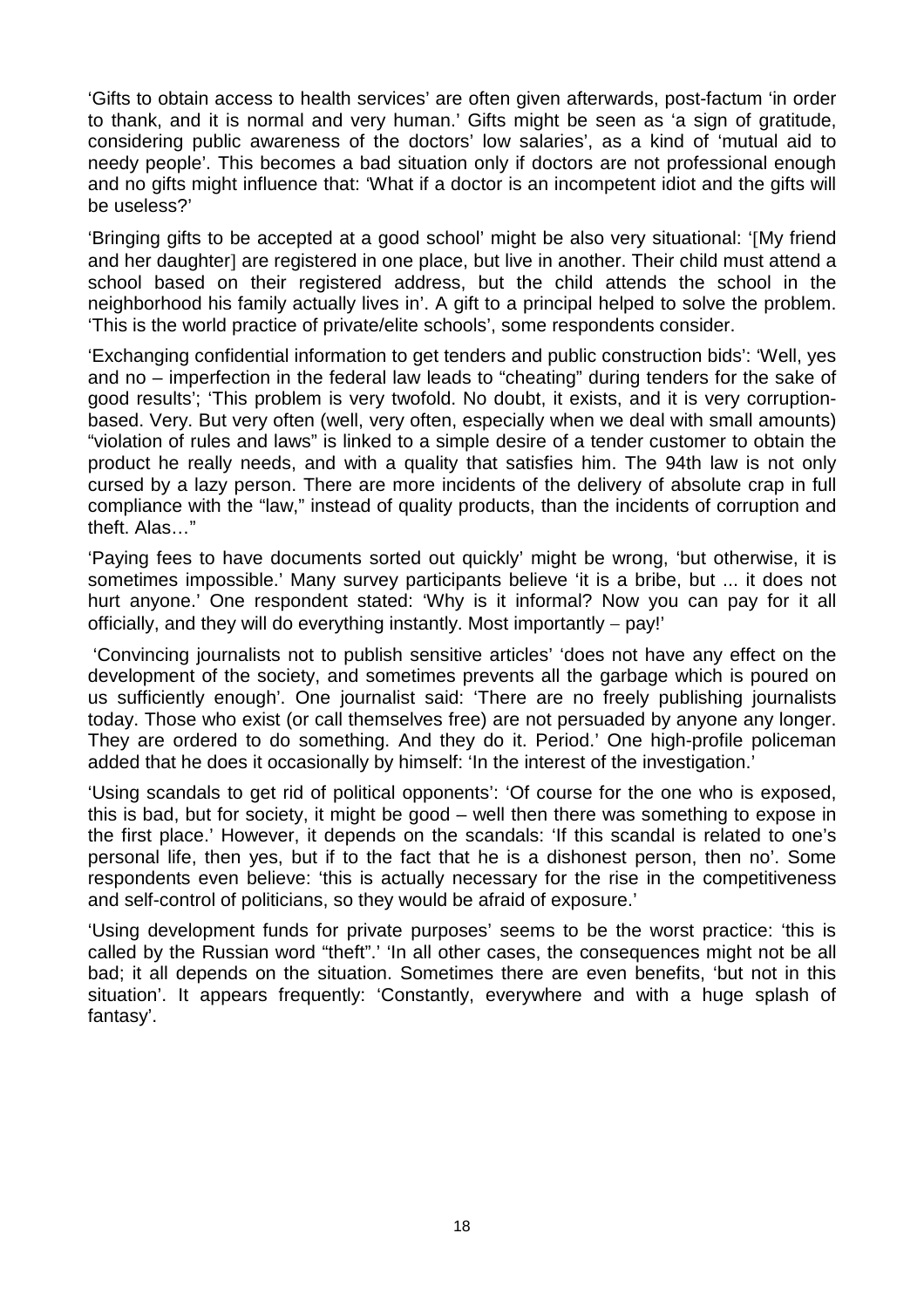## **4. Social Norms**

#### **4.1 Importance of customs**

In the next stage of the survey, participants were asked to evaluate the importance of the customs below on the scale of "Not important", "Fairly important" and "Very important".

| Table 7: Customs and their importance |  |  |  |  |  |
|---------------------------------------|--|--|--|--|--|
|---------------------------------------|--|--|--|--|--|

| <b>Custom</b>                                     |                          | not<br>important | fairly<br>important | very<br>important |
|---------------------------------------------------|--------------------------|------------------|---------------------|-------------------|
|                                                   | n                        | 3                | 43                  | 65                |
| Provide hospitality to guests                     | %                        | 3%               | 39%                 | 58%               |
|                                                   | n                        | 25               | 52                  | 34                |
| Enjoy meals with other people                     | %                        | 22%              | 47%                 | 31%               |
|                                                   | n                        | 10               | 50                  | 51                |
| Give presents during festive celebrations         | %                        | 9%               | 45%                 | 46%               |
|                                                   | n                        | 30               | 39                  | 42                |
| Reciprocate received gifts                        | %                        | 27%              | 35%                 | 38%               |
|                                                   | n                        | 73               | 25                  | 11                |
| Reciprocate received gifts in time                | %                        | 67%              | 23%                 | 10%               |
| Reciprocate received gifts in same value          | n                        | 73               | 32                  | 5                 |
|                                                   | %                        | 66%              | 29%                 | 5%                |
| Satisfy a personal request of favor               | n                        | 1                | 53                  | 57                |
|                                                   | %                        | 1%               | 48%                 | 51%               |
| Know who is the best person to ask a favor to     | n                        | 12               | 38                  | 59                |
|                                                   | %                        | 11%              | 35%                 | 54%               |
| Protect a person if I am in the position to do it | n                        | 9                | 40                  | 62                |
|                                                   | %                        | 8%               | 36%                 | 56%               |
| Be on good terms with important persons           | n                        | 22               | 49                  | 39                |
|                                                   | %                        | 20%              | 45%                 | 35%               |
| Avoid bureaucracy because it is inefficient       | n                        | 14               | 48                  | 45                |
|                                                   | %                        | 13%              | 45%                 | 42%               |
| Keep a secret not to harm another person          | n                        | 13               | 54                  | 41                |
| even if this is not legal                         | %                        | 12%              | 50%                 | 38%               |
| Be cautious when talking of politics in public    | n                        | 53               | 41                  | 14                |
|                                                   | $\overline{\frac{9}{6}}$ | 49%              | 38%                 | 13%               |
| Spend time with friends outside the home          | n                        | 24               | 54                  | 32                |
|                                                   | %                        | 22%              | 49%                 | 29%               |

Almost all of the respondents  $(97%)^{15}$  believe that 'providing hospitality to guests' is an important custom in Russian society. Some Moscow participants commented on this question, however: one respondent argues that 'generally everyone is on his own', and another adds 'this concept is more suitable to a village; while in the case of a city it is better to say to be 'benevolent' [*blagozelatel'nyi*]. Most Russians understand 'enjoying meals with other people' as a part of Russian hospitality: the majority of respondents (78%) support this statement. It might be, however, selective: 'Depending with whom', mention some respondents. 'Enjoy meals with other people' might be also understand as an invitation to someone's place. One respondent, 60 years old retiree, was even confused: 'After all, the guests are first invited to one's house and then treated'.

 $15$  The sum of , fairly important' and 'very important'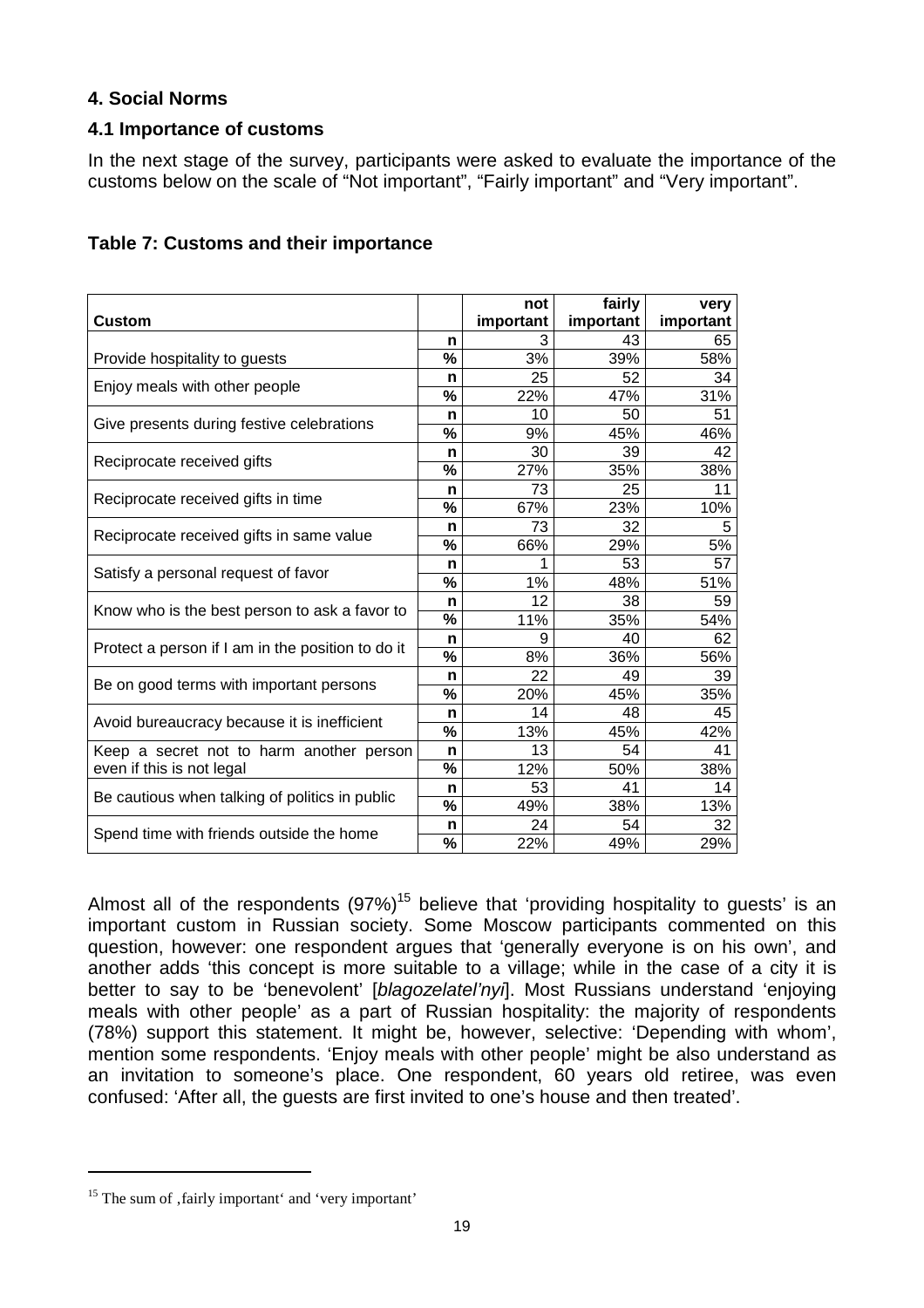Only 9% state that 'giving presents during festive celebrations' is not important. One respondent explains: 'Some believe it is mandatory. Unfortunately.' According to the Levada Center, for example, flowers and candies are the most important potential presents among men for the International Women's Day, celebrated on March 8. The choice of a present might be related to financial stability. Only 41% were planning to buy flowers in 1997, while this number increased to 53% in 2014. The same is true about candies: only 9% in 1997, rising to 19% in 2014<sup>16</sup>. 27% of the survey participants consider 'reciprocating received gifts' to be not important. 67% also think that 'reciprocating received gifts in time' is not important. One respondent explains: 'If this is a gift for the  $8<sup>th</sup>$ of March, than it is a gift for the  $8<sup>th</sup>$  of March, and the next holiday will be only a year away.' 'Reciprocating received gifts in same value' is also deemed not important (66%). Respondents justify this with 'It depends on the financial capability' or 'Whatever one can afford to give'. 'For example, my mother used to buy me tourist vouchers (abroad), and now I buy tours for her', tells one participant. This might be selectively applied, however: it is important 'when it is necessary to turn to an important person' and 'with close friends it is not like this, but with strangers it is'.

99% of respondents believe it is important to 'satisfy a personal request of favor'. This might also be selective: 'It depends on who is asked' and 'there should be a balance between the time spent and altruism'. The majority of respondents are sure that is important to 'know who is the best person to ask for a favor' (89%). Again, this might also be ambivalent: 'it is important sometimes, but not always', 'not every person' and especially 'If he is hurt unfairly, then yes, but in all other cases, no'. Only 20% of respondents think that is not important to 'be in good terms with important persons'. 'Although it is not good from a moral standpoint' comments one respondent.

87% think it is important to 'avoid bureaucracy because it is inefficient'. Many respondents complain that this is difficult, however. 'It is necessary to understand the system' and 'there are situations when it is impossible to avoid this' add other participants. 79% are sure that it is important to 'keep a secret so as not to harm another person, even if this is not legal'. 'It might depend on the secret' explain some participants. Many survey participants argue that it is important to 'be cautious when talking about politics in public'. Some respondents elucidate: 'I talk about politics only in a circle of trust', 'it is not dangerous, but there is such a trend nowadays' and 'only an older generation thinks this way'. Many respondents (78%) state that it is important to 'spend time with friends outside the home'. 'Yes, *dacha* and winter hikes' explains one retiree.

<sup>16</sup> http://www.levada.ru/05-03-2014/podarki-k-mezhdunarodnomu-zhenskomu-dnyu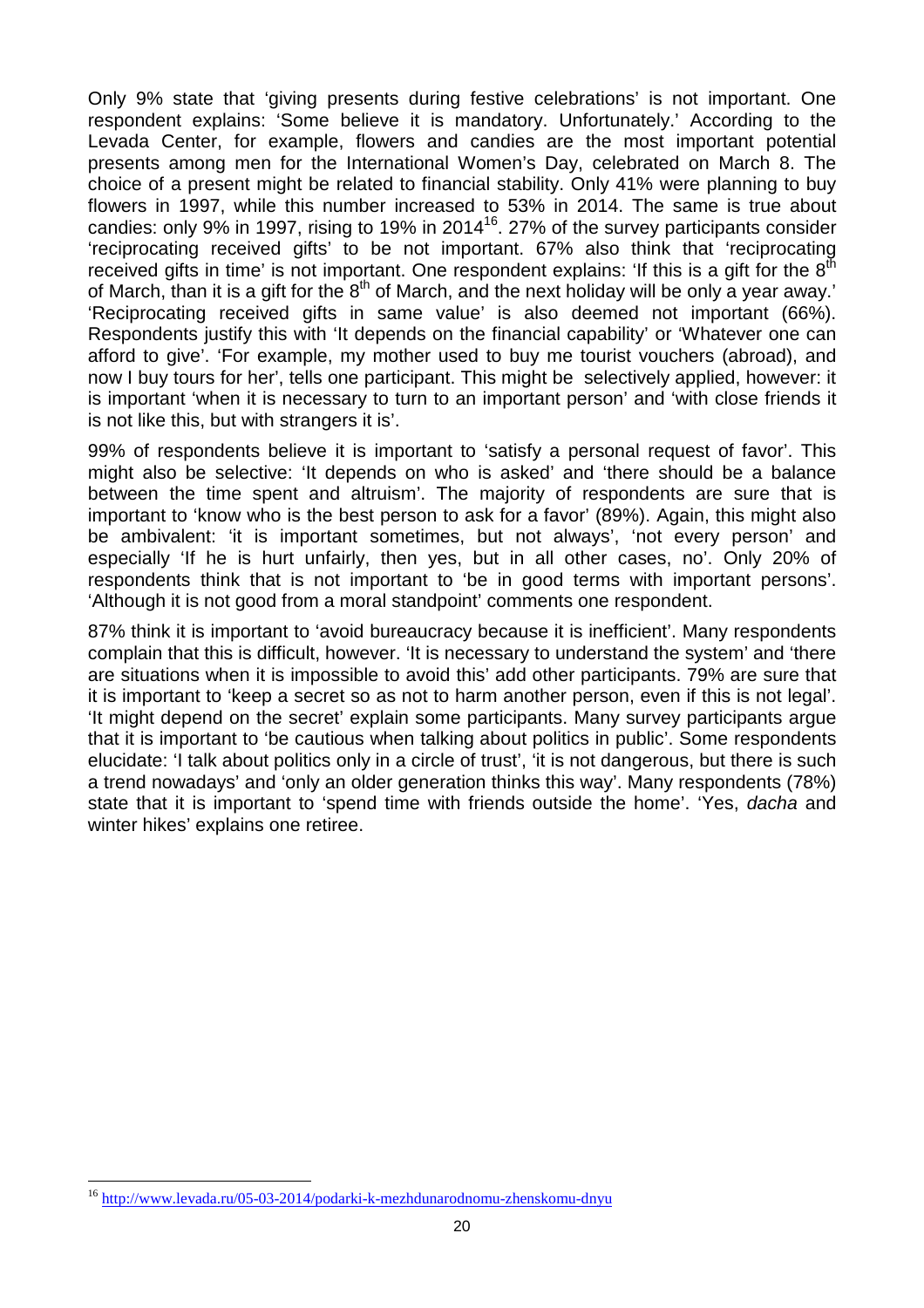## **4.2 Statement: Gift giving for better treatment or service**

At this point in the survey, two questions were asked about the effect of gifts on the quality of service in institutions. The question was asked as follows:

Do you agree with the following statement: "Gift giving creates a bond where people know they will receive better treatment/service the next time they visit the clinic/office?"

Besides 'agree' and 'disagree', respondents also answered 'agree/disagree' by arguing that it might work, but it might not, and not in all situations. It might depend on many factors. The status of the recipient or the method of giving the gifts might influence the expected results. Moreover, one gift may lead to one service, and some respondents believe some that the gifts should be repeated:

'Not always. The status of a person in the institution and a value of a gift are also important'.

'Not necessarily. My aunt is a doctor and she says that some give gifts in such a humiliating way that it only spoils her attitude toward them'.

'No, next time one needs to do it all over again'.



Figure 7: Gift giving related to better treatment/service

People who agreed with this statement said: 'Often  $-$  yes, because the gift is not a bribe, but a "friendly" gesture'. One respondent referred to personal experience: '100% true... My daughter was hospitalized with a serious diagnosis. We paid  $30,000$  RUB  $\lceil -750 \text{ EUR} \rceil$  to a department head, and he personally visited my daughter every day, bought and acquired medicines for her, accompanied her to examinations. Others were not treated like that'. Respondents who did not share this view explained: 'Sometimes a gift backfires  $-$  it imposes certain responsibilities and inconveniences in a relationship. It is not always clear how to respond adequately to a gift', 'Our system does not work in such a way. They will act in accordance with their capabilities, regardless of the gift'.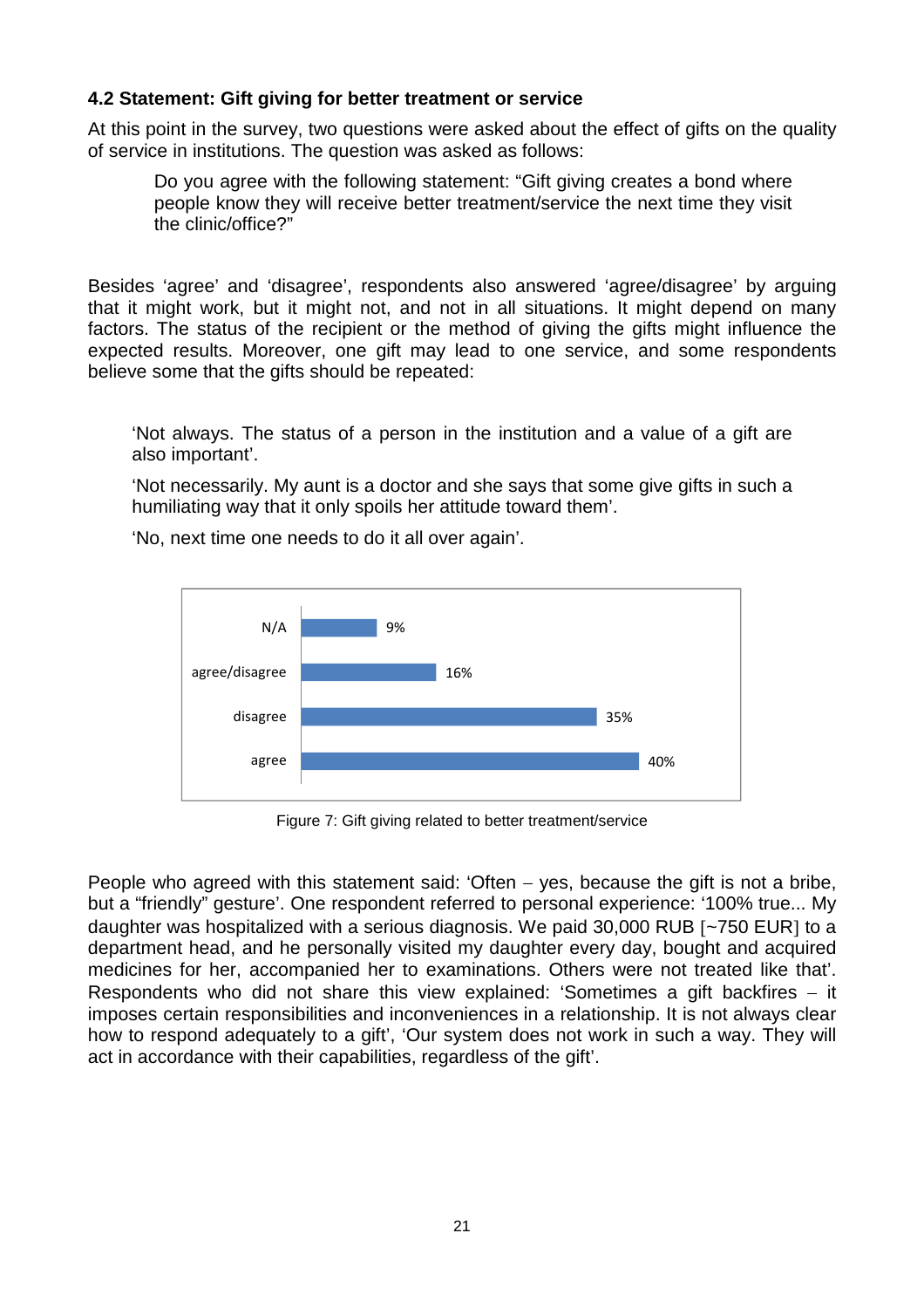#### **4.3 Statement: Personal relationships affect quality of service**

Another question was about the link between personal relationships with people in positions in institutions and the quality of service from those institutions. The question was stated in the survey as follows:

Do you agree with the following statement: "the quality of the services obtained is associated with the patient's/citizen's personal relationship with the service provider?"



Figure 8: Personal relations affect quality of service

This question also resulted in a third group of 'agree/disagree' responses: 'Yes and no, depends', 'in public institutions  $-$  yes, in private  $-$  no'. Respondents believe that 'for a loved one or a friend, we are ready to press other people we do not know'. By acknowledging this practice, respondents do not necessarily like it: 'This practice exists, although I certainly do not approve it', 'in our country, this is true, unfortunately'.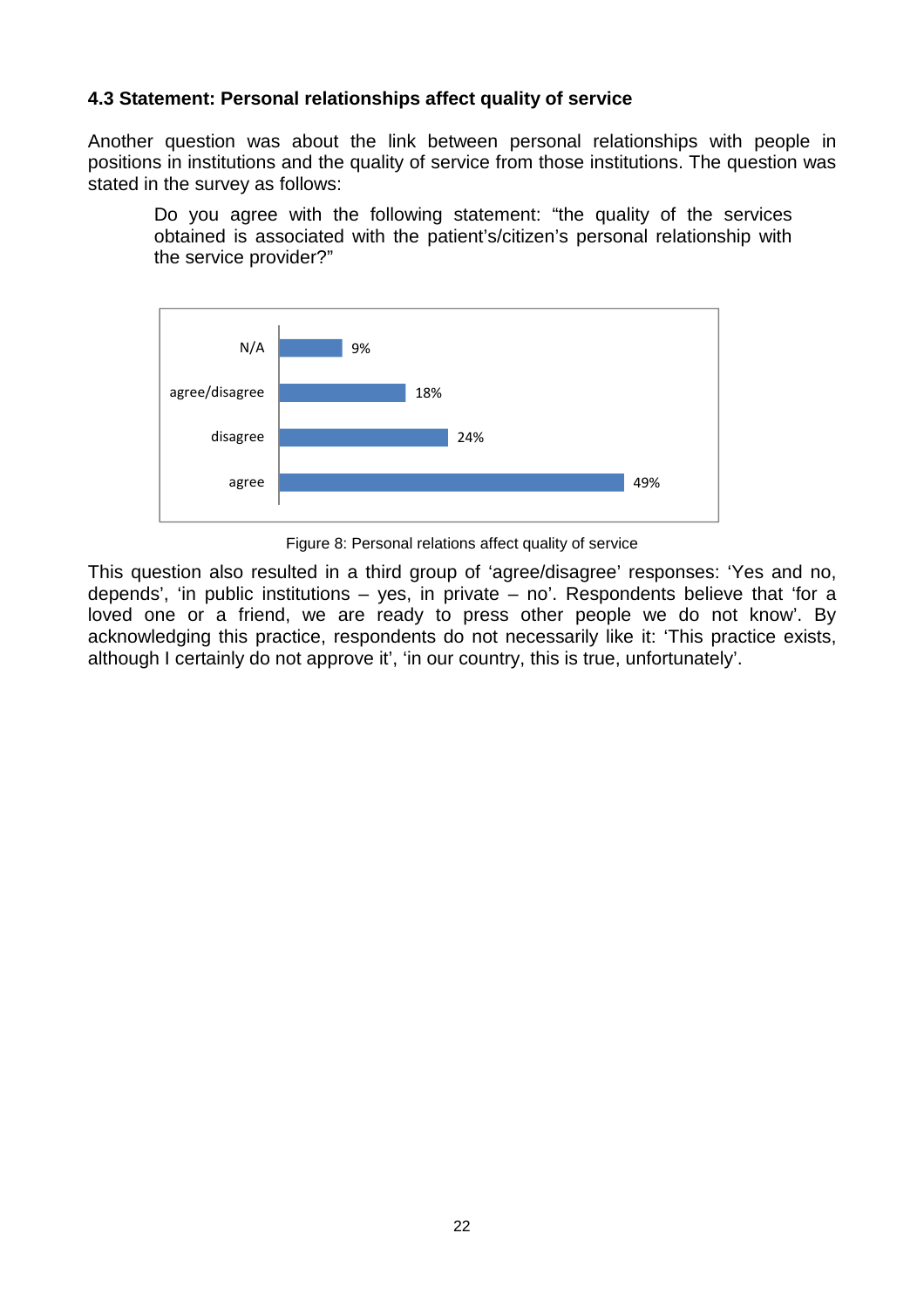### **4.4 Agreement/disagreement with different scenarios**

Participants in the survey were asked to judge some hypothetical scenarios on a scale of from 1 ('strongly disagree') to 6 ('strongly agree'):

'The following stories have happened in other countries around the world. Please indicate if you would in principle agree with the behavior of the characters'.

The names in these stories were not changed to Russian names so that the respondents would not identify with the characters. Three of the five stories might not be applicable to the Russian context, as some of the comments on story 'a' proved: 'This is a fantasy!', 'nonsense' *glupost' kakaia-to*, 'this is a made-up situation' and 'this is obviously made-up gibberish' *iavno pridumannyi bred*. Only after referring to the introductory line 'stories that happened in *other* countries around the world' did the respondents start to think about the given scenarios.

A similar 'problem' was encountered with story 'c': Russian villages are dying out, living in a village is considered unpopular and not prestigious among Russian people – with the possible exception of the VIP estates near the big cities. The reasons for this vary and include undeveloped infrastructure.

Story 'd' is also somehow separated from the Russian reality. The decisions discussed in the scenario are usually made on a different level and include more actors. One respondent explained: 'Peter is a fool. A normal person, who believes that he prepares good sandwiches/breakfasts, would go and get acquainted with the school principal. And if the breakfasts are bad, then Peter must understand that in our reality the principal does not decide anything in terms of these issues. This is a problem at a different administrative level. And if he won the tender, he would know exactly who to see and how much to bring.'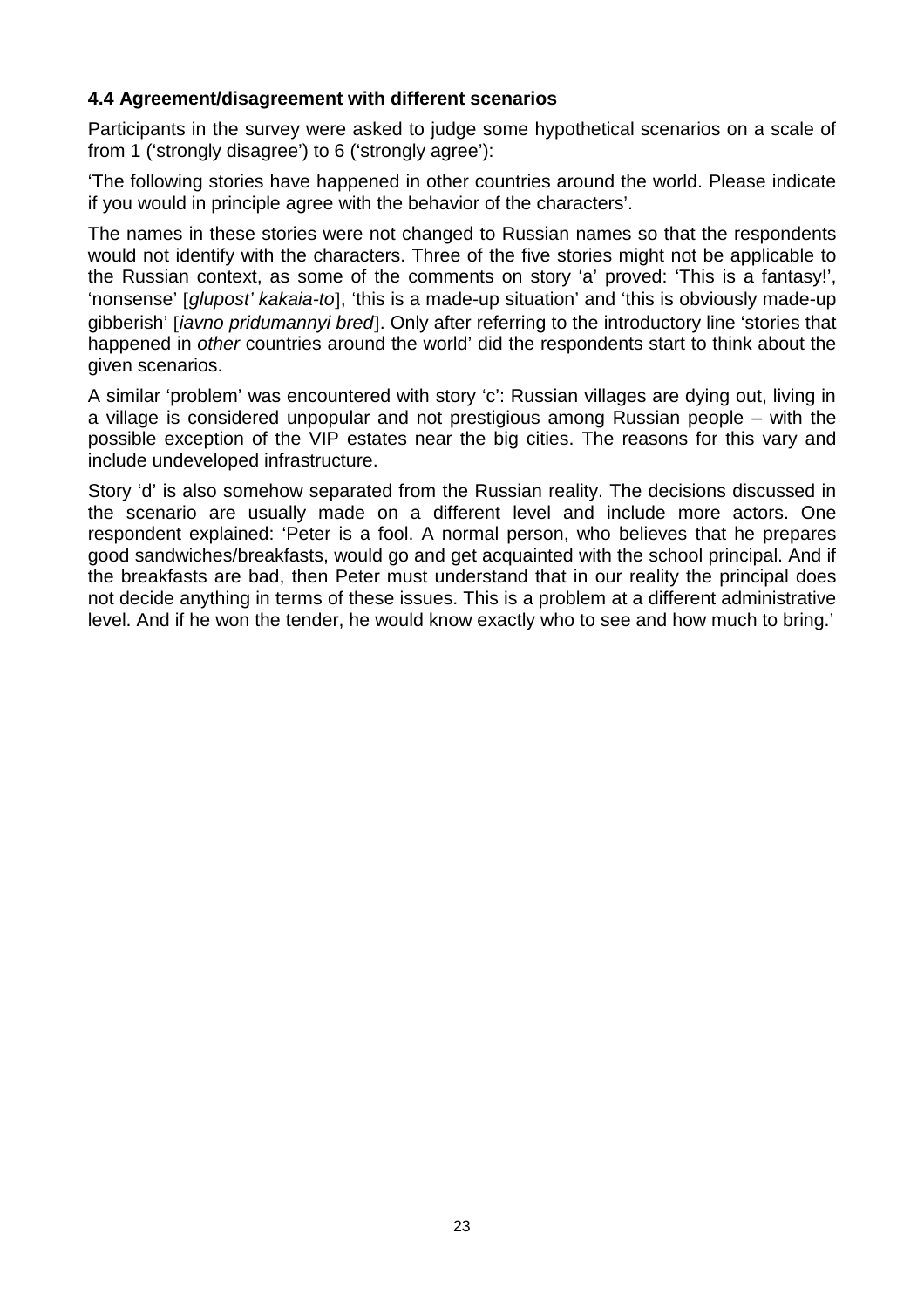## **Story a.**

In the district council, a new person has recently been appointed. This person is very hardworking and loves to do things transparently. He would never accept any fees or gifts from citizens to sort out problems. Because of this, he avoids people and lives a lonely life all by himself, so that he will not be put under pressure for demands of favors. Thus, the local people avoid him.



Figure 9: Story a

Respondents who disagreed on this scenario had doubts in the district councilor's professional competency: 'If the councilor avoids people, then he does not know their real problems. Therefore, he is ineffective', 'It is impossible to be a good official without contacts with the local population' and 'I find the publicity of politicians annoying myself, but on the other hand, people need it  $-$  so, it is necessary to have some contact with them'.

Respondents who agreed with this argued: 'Everything is right! This is the cost of his job', 'It is okay to avoid people; after all the most important thing is to work well', 'He is open, but fair, he does not divide people into close acquaintances and others' and 'extremes should be avoided. But this case is clearly positive'.

Some respondents pointed out, however, that the story provides different aspects to judge: the behavior of the official and the behavior of the local residents: 'I do not agree with the behavior of the local residents, but I agree with the behavior of the official' and 'the first part of the story impressed me, while the second was rather alarming'. In addition, this story was difficult for some respondents to follow: 'This is a strange story... What should I agree or disagree with? Well, let it be option 3 in nobody's favor. I simply do not understand.'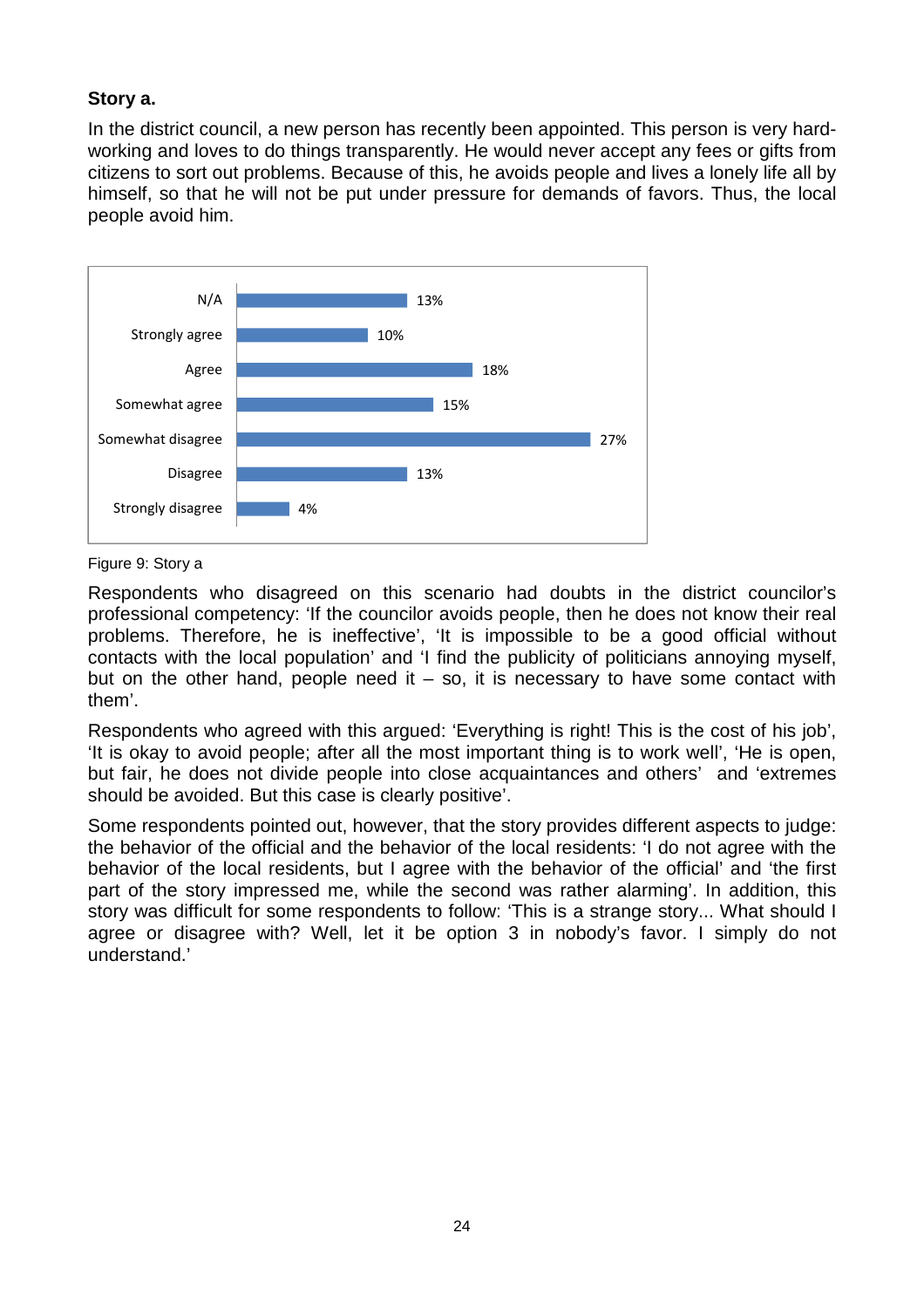## **Story b.**

Mario is a very resourceful person; he does what he can to help his friends and relatives and he knows a lot of people. When he needs a favor, he always finds someone to turn to, because he has always helped out. Unfortunately, last week, he was jailed for fraud and corruption. Most of the people who know him, however, still esteem and care for him.



Figure 10: Story b

Participants who supported this scenario explained their position as follows: 'Yes, one deed cannot erase all human life', 'This is a normal situation. If Mario did nothing wrong to people, nothing prevents them from loving, respecting and feeling sorry for him. It hardly correlates with the people's attitude toward his "misdemeanor". Moreover, many respondents believe that social competences may prevail over professional misbehavior: "If he steals, but does good things for people, then I don't care", 'There is a difference between personal respect for somebody and for his professional activity, which may not impact you.' Many respondents mentioned that they even knew similar characters in their lives, and a few respondents recognized Mario Puzo's Don Corleone in this character. Participants who did not support this scenario said: 'I disagree because he is a scammer', 'I understand him, but do not approve', '"quid pro quo" is always good, but cheating is bad' and 'I would not respect and love such a person'.

Many respondents mentioned, however: 'This is a twofold situation'. People wanted more context and more detail in the scenario; they doubted the fairness of the jurisdiction and pointed out that this story again provides different aspects to discuss: Mario's behavior and behavior of his friends:

'It all depends on who he is. If he is an official, then option 2; if he is just an ordinary person, then 5'

'We don't know whether he was jailed fairly  $-$  i.e. can we trust the jurisdiction?'

'The fact that the people he helped continue to respect him is good, and that Mario turned out to be a crook – is not'.

Many respondents had difficulties evaluating this story: 'I find it difficult to express my attitude. Such is the image of a modern businessman', 'It is widely accepted in our country: the law is nothing; personal connections are everything'.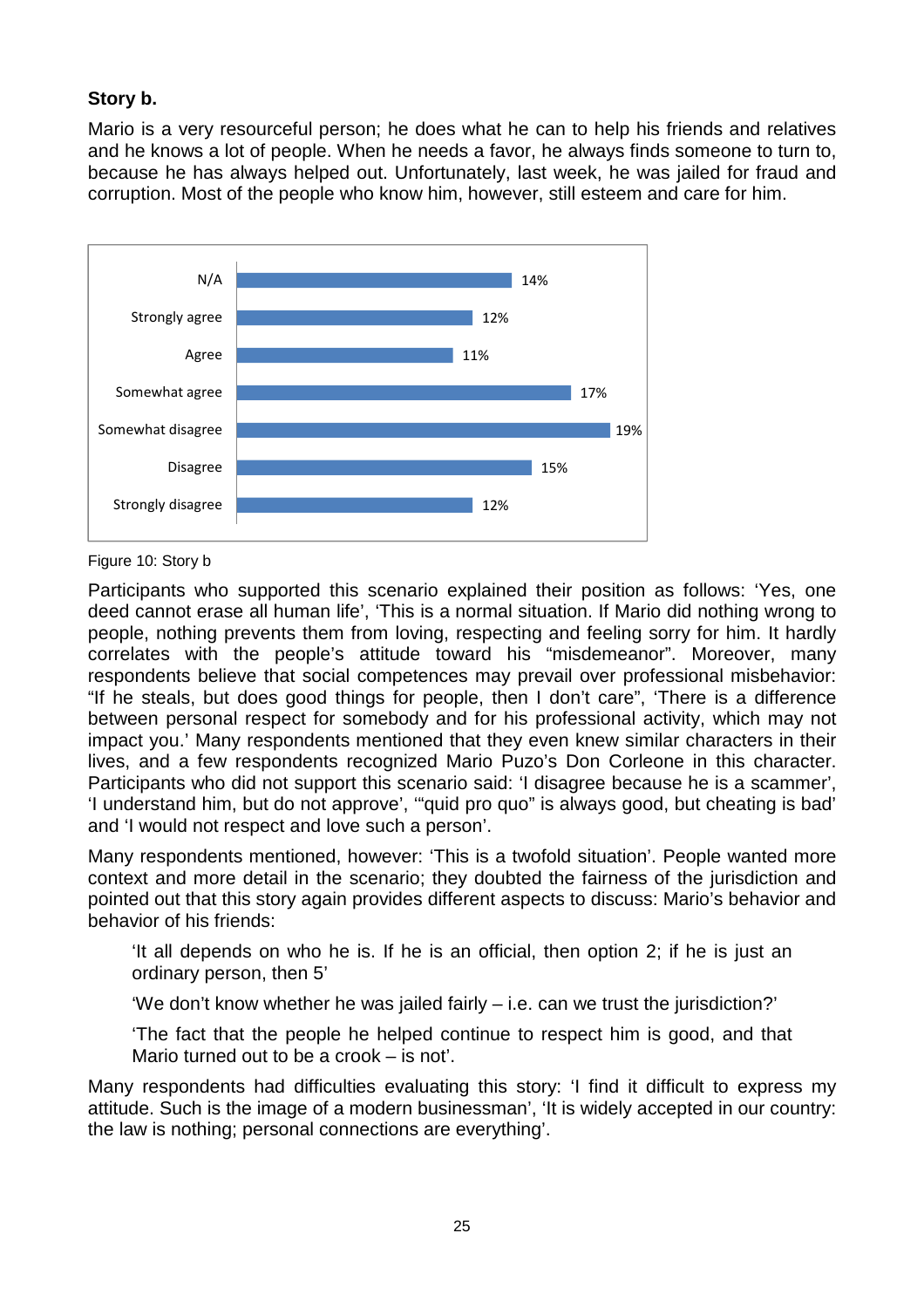#### **Story c.**

A family has plans to build a new house in another village. They have asked what the official procedure is, and are ready to follow it carefully. After some months, everything starts to become difficult and they realize they will not be able to resolve it without paying some fee to the right person. They decide to leave the village and look for another where things go according to the rules.



Figure 11: Story c

The majority of the survey participants were concerned about the naivety of the family and doubted that the family would ever find another village where things would go according to the rules: 'It never happens "according to the rules"', "It's very silly. Will everything be according to the rules? In Russia, this will be impossible". One respondent argued: 'they will not find a place where "things go according to the rules." Steps to take: either pay try to run one's head against a brick wall.' A few respondents support the family, however: 'The action is adequate, but it would be logical to look for help at a higher level of authorities', 'In the end, I would give a black eye to the one "in charge"'. Some respondents would encourage the family to stay and fight further in this location by arguing: 'I do not quite agree with this. If so much time and effort have been spent, one has to bring everything to the end. There is no guarantee that the same story will not happen at the new place', 'Maybe this is a place worthwhile to fight for? But on the other hand, I also used to pay traffic cops before, and now I do not do it on principle'. One respondent thought that it might not be the family's moral principles but probably their financial capacity: 'And if you have nothing to pay with?' The last point might be crucial; Galitskii and Levin (2004)<sup>17</sup> found similar situations in the Russian educational sector. Many parents who are not involved in informal payment schemes on behalf of their children usually cannot afford it and/or do not know how to do it.

<sup>17</sup> Galitskii, E.B. and Levin, M.I. (2004), *Korruptsiia v sisteme obrazovaniia*. (Corruption in the higher education system) GU-VSHE, Moscow.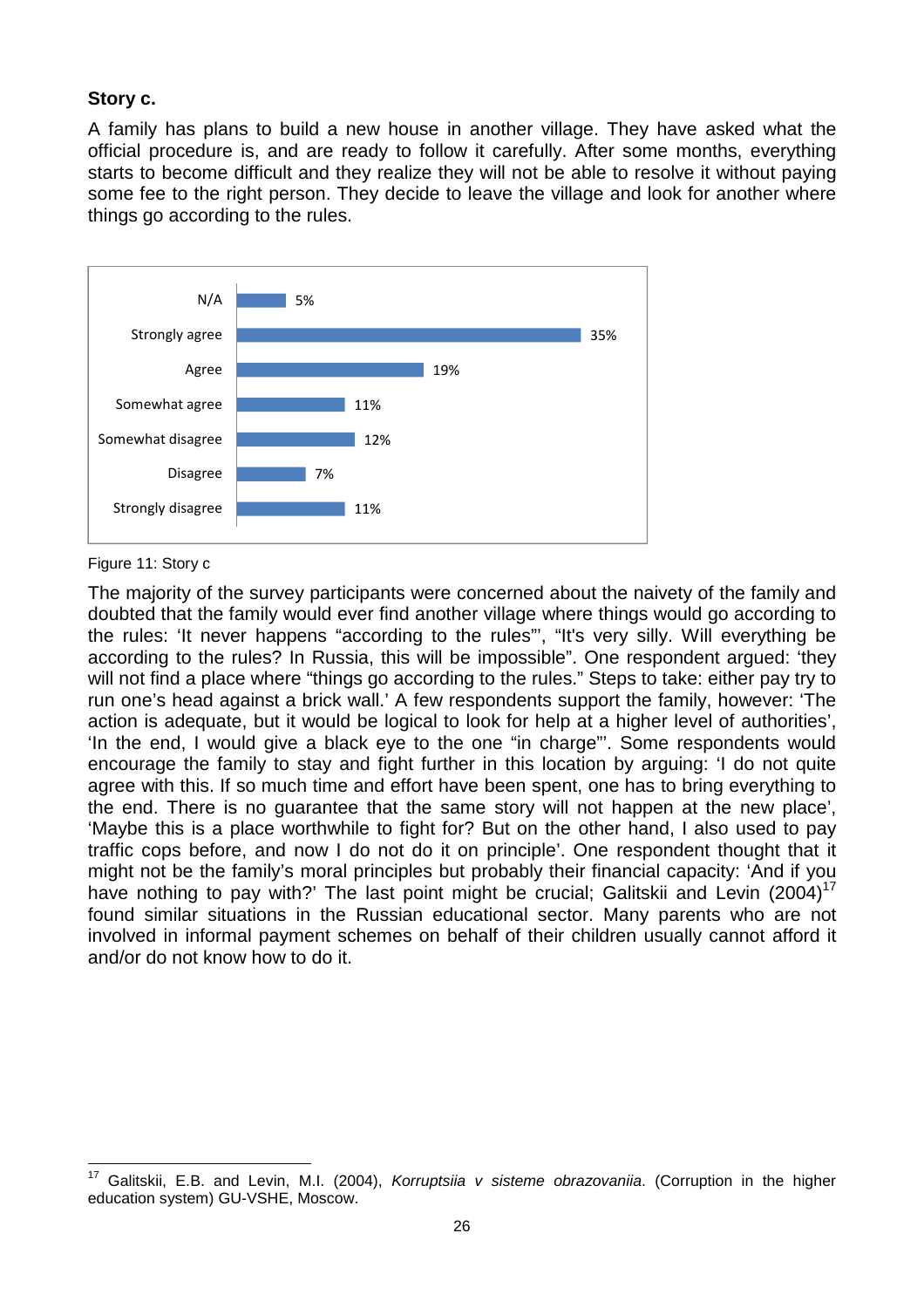## **Story d.**

Peter has a small business preparing sandwiches, which he sells to local schools. Last year, he was successful in winning a tender and gained a contract with one local primary school. Unfortunately, the school head changed this year, and his contract expired. Before applying for the next tender, he is looking for an influential person who will introduce him to the new school head.



Figure 12: Story d

People supporting the character in this scenario considered: 'Meeting the principal is not against the law' and 'this is a rather beneficial move'. Participants of another opinion argued: 'What is the mediator for? Why does not he want to meet him directly?' In spite of the fact that this situation might include more actors in Russia, survey participants commented on general issues with tenders: 'Problems with tenders have always been extremely difficult, and it is not easy to get around a system of kickbacks. Therefore, poor old Peter tries to survive somehow'. Moreover, in the Russian context, 'the Director will be required to conclude a tender with those who offer the lowest price; the personal connection will not help'. One respondent concluded: 'Sometimes it is impossible otherwise, but generally it is bad that the society works this way'.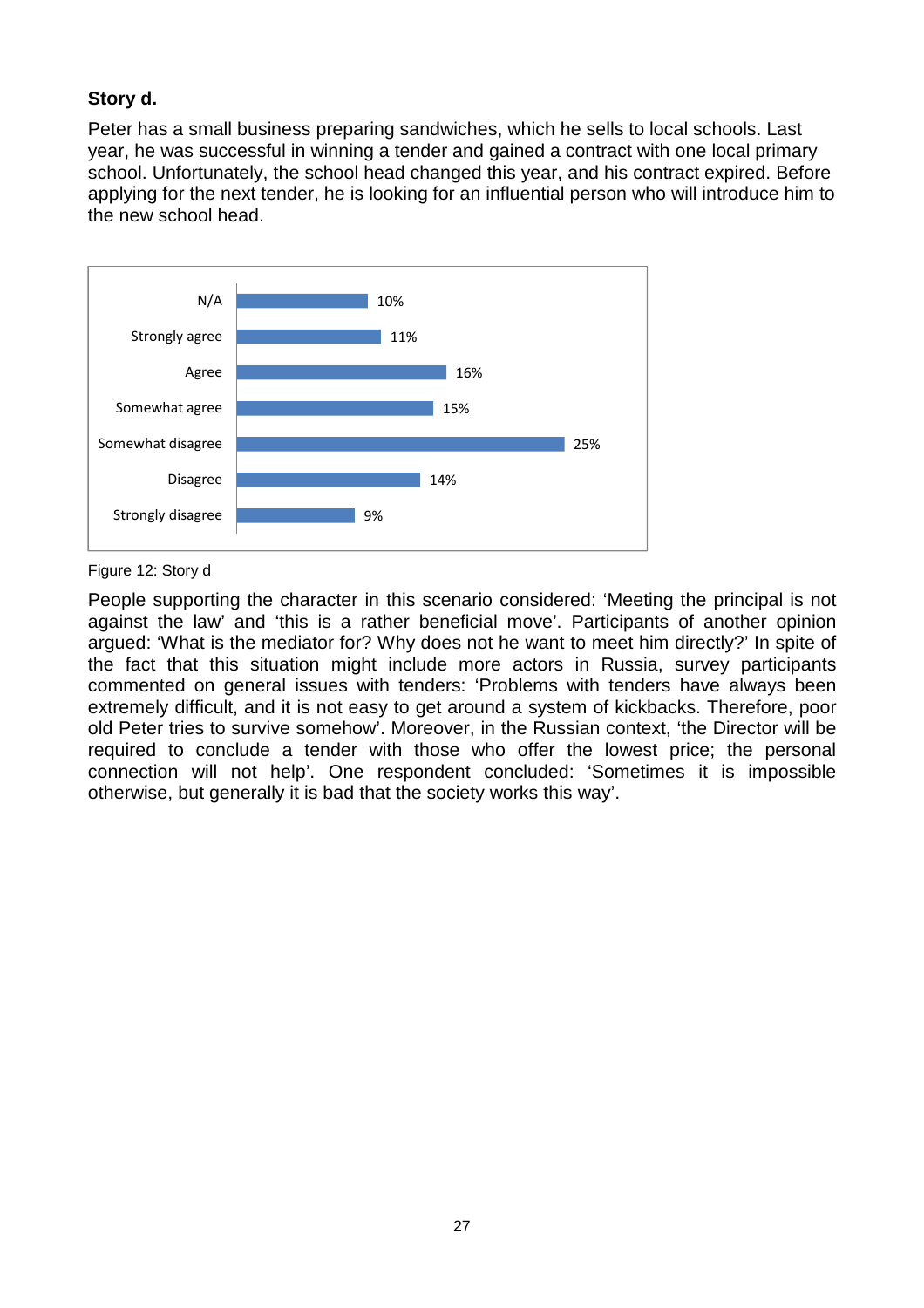## **Story e.**

Lucy runs a local NGO for human rights protection. She is very active and well established in the region, but she also has a lot of competitors. There was a large bid by an international donor last year, so she applied, being one of the most successful in that field. In the end, she failed, because she was not aware that some politicians wanted a share of the money in order to approve the projects. Next time, she will secure the proper agreements with them first.



Figure 13: Story e

Many survey participants did not support the character due to ethical reasons:

'One cannot protect human rights, and this leads to dishonest ways. Nothing good will come out of it: Lucy will be dependent and unable to perform her duties well.'

'There is nothing for Lucy to do in the field of human rights protection in general and in principle. Absolutely.'

'Apparently, Lucy herself does not know human rights well and cannot fight for them.'

'In my opinion, she has neither the moral principles of a decent person nor the willpower'.

Some respondents doubted Lucy's management competency: "She should have done it right away or should not have even gone there... She was poorly prepared", 'This is a business project and it is necessary to calculate all the risks'.

This particular case caused many discussions among respondents about ambivalence to corruption and its justification:

'In general, it is bad, but for Russia, this is not so clear: we must always correlate and evaluate the dimension of evil. For example, sometimes one can go the way of corruption for other people – that is, if her bribe for the sake of receiving a grant will help protect human rights in the future, it may be necessary to go for it'

'What if her organization, if it receives a grant, makes society better and then in similar situations in the future one will not have to pay?'

Many respondents did not see any way out of this situation in terms of the general situation in the country: 'I do not agree, but can do nothing. This and that are both wrong. She will not receive it on her own and she cannot do it without them.', 'In the Russian reality, this is necessary, but I do not like it.', 'There is no other way out.'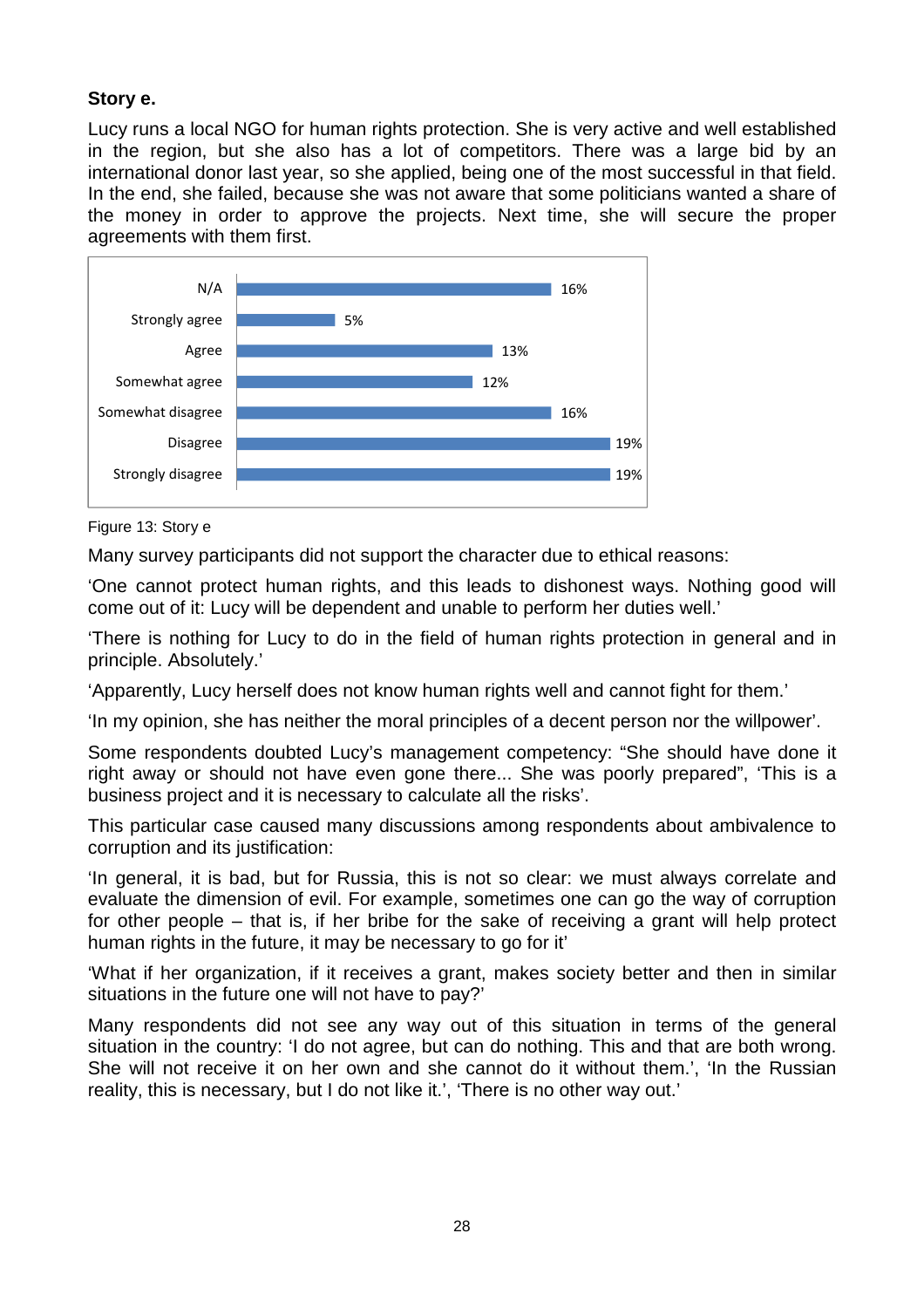## **5. Values**

## **5.1 Self-identification with character from 'True of myself' to 'Not at all true of myself'**

In this part of the survey, respondents were asked to judge themselves on a scale from 1 (not at all true of myself) to 6 (true of myself).

|              | <b>Character</b>                                                                                                      | 1              | $\mathbf{2}$ | 3  | 4  | 5  | 6               |
|--------------|-----------------------------------------------------------------------------------------------------------------------|----------------|--------------|----|----|----|-----------------|
| a            | She/he lives his life as a fully autonomous individual, trying to<br>rely on other people's help as less as possible. | 6              | 8            | 23 | 21 | 21 | 34              |
| $\mathbf b$  | She/he would not break the rules because rules are what make<br>order in a society.                                   | 9              | 8            | 14 | 37 | 30 | 14              |
| C.           | She/he thinks that traditions must be respected because they<br>make up one person's culture.                         | $\overline{7}$ | 6            | 17 | 19 | 21 | 43              |
| $\mathbf d$  | She/he believes that young generations should learn more<br>from listening to the advices from elderly people.        | 18             | 12           | 37 | 26 | 10 | 10              |
| $\mathbf e$  | She/he is very religious because religion helps people to be<br>part of a community and get together regularly.       | 50             | 35           | 17 | 6  | 3  |                 |
| $\mathbf{f}$ | She/he thinks that strangers should not be accepted in the<br>community if most of the people don't want so.          | 28             | 21           | 27 | 5  | 10 | 19              |
| $\mathbf{g}$ | Her/his house is often visited by guests and he has an intense<br>social life.                                        | 13             | 24           | 24 | 21 | 16 | 14              |
| $\mathbf h$  | She/he thinks that being loyal to one's superior or boss is a<br>very important virtue.                               | 10             | 19           | 33 | 22 | 15 | 13              |
| $\mathbf{i}$ | She/he will try not to show her/his true feelings in public in<br>order not to appear selfish or egocentric.          | 10             | 20           | 28 | 29 | 11 | 12 <sup>2</sup> |
| j            | She/he prefers not to show to others her/his economic<br>standards of living in order to avoid jealousy.              | 23             | 22           | 27 | 20 | 8  | 11              |

## **Table 8: Self-identification with character**

## **Character a.**

She/he lives a life as a fully autonomous individual, trying to rely on other people's help as little as possible.

More than a half of the respondents (53%) state that they live independently. Respondents that are more or less dependent are usually unemployed or students and/or families with small children.

## **Character b.**

She/he would not break the rules because rules are what make order in a society.

Only 14% of participants would break the rules. One of the respondents explained her position: 'Nowadays, they [the government] adopt new laws, which I do not agree with'. The majority, however, believe: 'this is difficult'. Some respondents think it might depend on the rule: 'Which rules – minor or major ones?'

#### **Character c.**

She/he thinks that traditions must be respected because they make up a person's culture.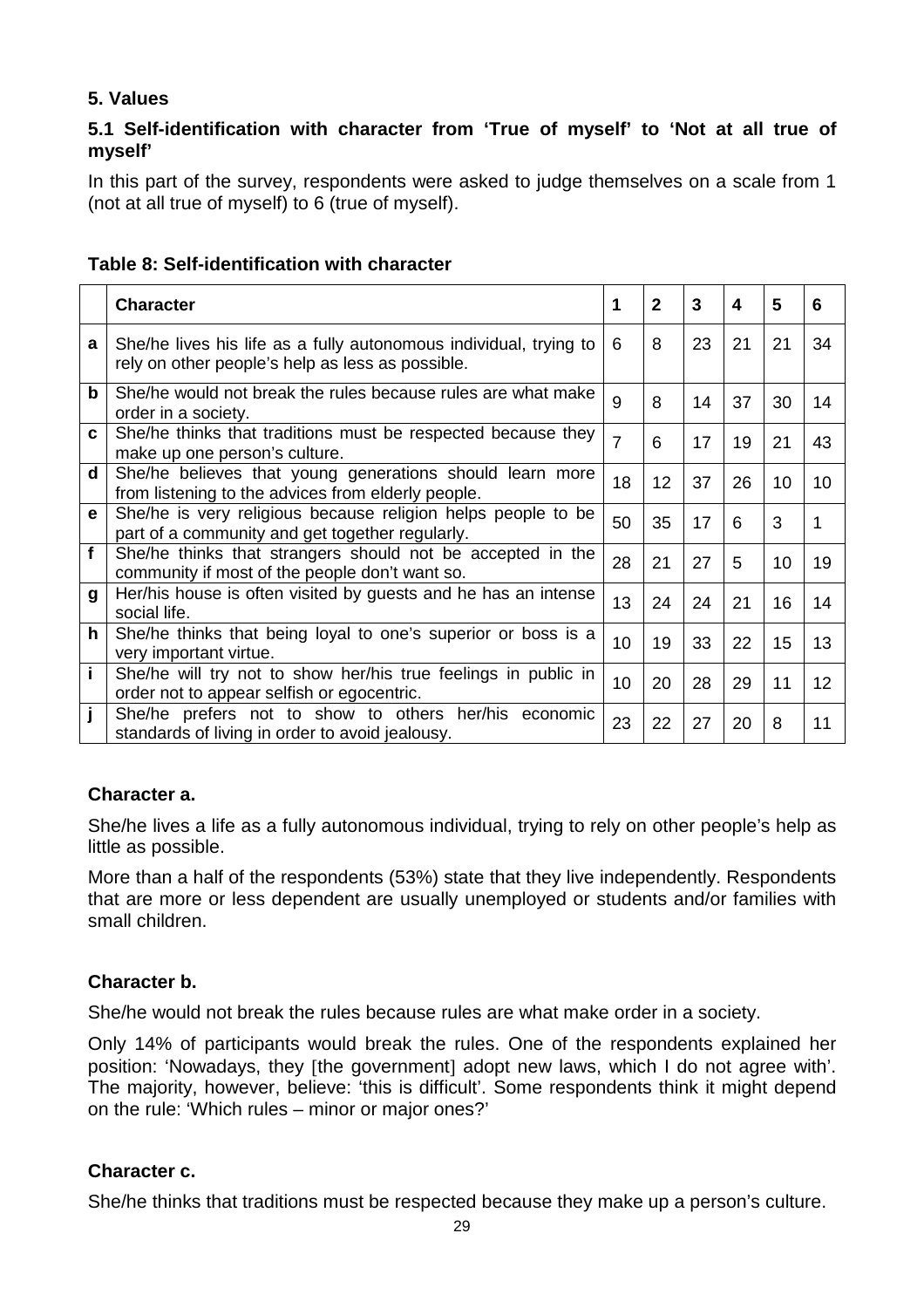Many respondents (53%) support this statement. Some participants, however, differentiate between 'only traditions from my perspective' while another argues: 'we should not treat them blindly, and as if they exist in a vacuum'. Moreover, one respondent asked in return: 'What do traditions mean? After all, corruption can also be considered our "tradition"'.

### **Character d.**

She/he believes that younger generations should learn more from listening to the advice of elderly people.

More than a half (53%) of all respondents support this statement.

### **Character e.**

She/he is very religious because religion helps people to be part of a community and get together regularly.

Some of the respondents found this statement 'ill-chosen' [neudachnyi]. Many of them argue that 'not in all cases is religion responsible for this – in some cases it is philosophy' or 'there is no connection between religiosity and getting together'.

### **Character f.**

She/he thinks that strangers should not be accepted in the community if most of the people don't want them to be.

Strangers are reluctantly accepted as group members in Russia. One respondent, a top manager of a public company, gave some examples from his professional life. Recently he insisted on hiring a young man who had been a drug addict in the past. Many employers had refused to hire him previously. But the respondent explained that a person should be given a chance and only if he has job-related reprimands should his candidacy be disputed. The new employee proved to be a good specialist, with no bad habits. A few days before the interview, the respondent again insisted on hiring another applicant  $-$  a recent graduate. His subordinates did not want to hire her because of her appearance: the woman was very short (~ dwarfism). Thus, only professional qualities are important for this respondent. Interestingly, during this interview, this particular respondent asked me about my attitude towards homosexuals. Forgetting where I was, I said that I recently visited Vienna and by chance saw the Love Parade. By saying that, I provoked a negative reaction from the respondent, who asserted that this was propaganda promoting same-sex relationships. I tried to change the subject as soon as possible by describing the wonderful organization of the whole procession. For example, I discussed the garbage trucks, which followed a column of demonstrators, picking up the litter after them. I also said that in the evening of the same day, I saw the ballet at the Vienna State Opera and that most of the soloists had Russian and Ukrainian surnames. Only in this way (with pride for the Russian ballet) was I able to switch the respondent's attention to a different subject.

## **Character g.**

Her/his house is often visited by guests and she/he has an intense social life.

In spite of the fact that the respondents give different answers, many Russians love to host guests. Guests are often not invited because of financial reasons, housing difficulties, or the schedules of the hosts (for example, when they have frequent business trips and/or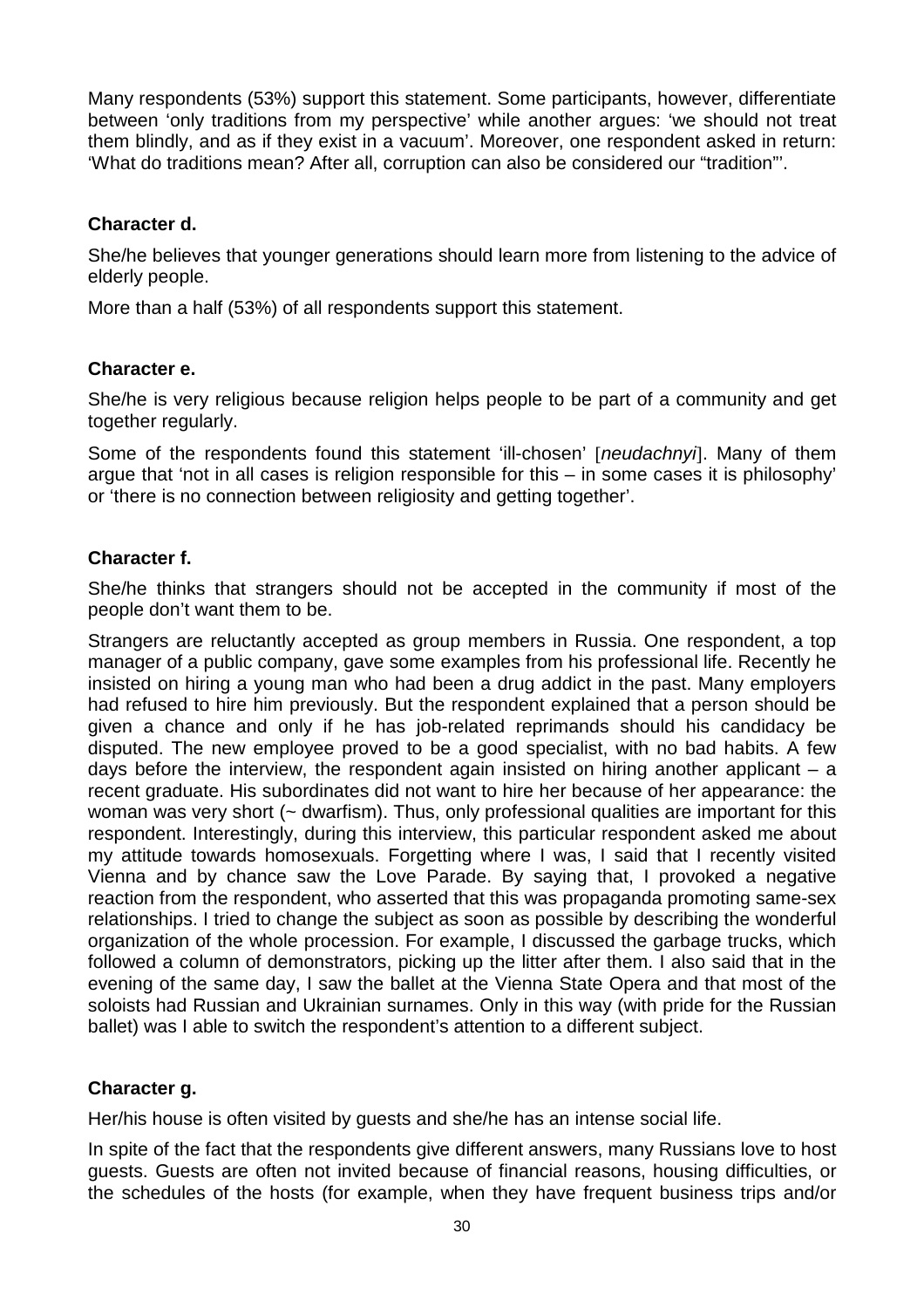small children): 'when we had two kids, we invited guests, but now that we have three not as much'; 'It is not my case, because I do not have physical possibility (I live with relatives in a limited space, plus I have two children; so it is difficult to host friends), but I would love this to be my case'. Some respondents have a broader definition of the term 'house': I 'have guests more often at my work'.

### **Character h.**

She/he thinks that being loyal to one's superior or boss is a very important virtue.

Many respondents added in their answers that 'it is important to be *naturally* loyal' and/or 'it is necessary to pretend' at least, because 'it is impossible without it'. One respondent concludes: 'This is what we have and I do not like it'.

### **Character i.**

She/he will try not to show her/his true feelings in public in order not to appear selfish or egocentric.

This statement aroused many irritations. Many respondents did not see 'any relationship between the first and the second part of this statement'. Others explained their positions in the following ways: 'I agree that we should not demonstrate our feelings, but not for fear of being selfish, but because people can take advantage of you (somehow offend you)', 'I hide my feelings, but not because of this, but because any well-mannered person must be able to do it'.

## **Character j.**

She/he prefers not to show to others her/his economic standards of living in order to avoid jealousy.

Jealousy is a big issue in post-communist countries. Respondents often addressed their judgments to themselves: 'I wish I were good at it'; 'It is better to show [one's high standard of living] to make them [other people] envy'; and to others: 'Not for the fear of envy, but for the shame of underserved wealth'.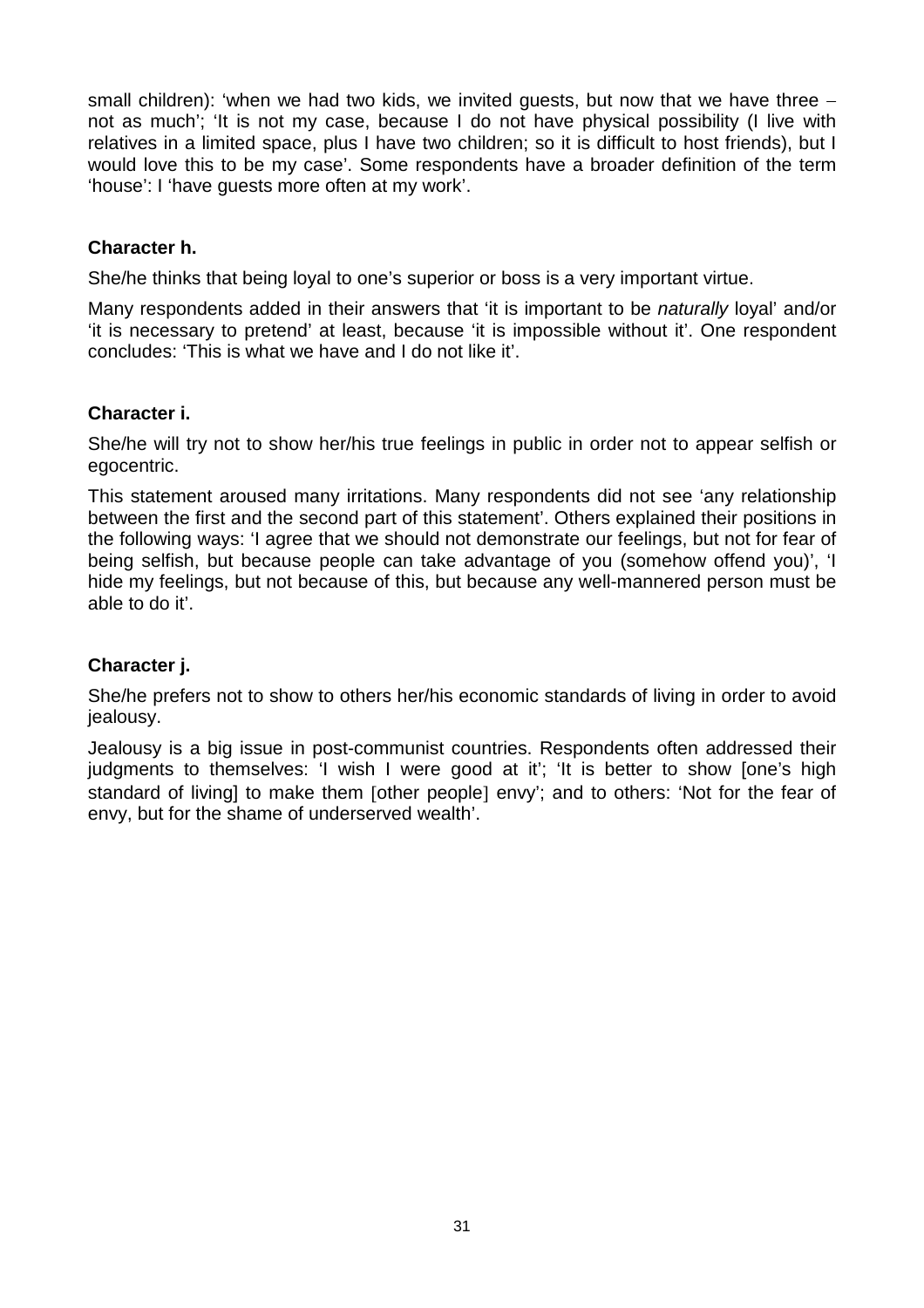## **5.2 Choose from the following list the statement that is the most appropriate to you:**

One of the last statements given in the survey was to choose from the following statements respondents would deem most appropriate to them:

- to believe living conditions can be changed mainly through my actions
- to believe only those in power can improve our living conditions
- to believe only our community as a strong group can improve living conditions
- to believe no matter what my actions are our conditions will not improve easily

The results are provided below in Table 9:

### **Table 9: 'Most important to you'**

| <b>Statement</b>                                              | n  | %   |
|---------------------------------------------------------------|----|-----|
| living conditions can be changed mainly through my actions    | 64 | 56% |
| only those in power can improve our living conditions         |    | 2%  |
| only our community as a strong group can improve living       |    |     |
| conditions                                                    | 18 | 16% |
| no matter what my actions are our conditions will not improve |    |     |
| easily                                                        | 12 | 10% |
| N/A                                                           | 19 | 16% |

### **5.3 Choose from the following list the statement that is most important to you:**

Participants were asked to choose 'the most important' statement for themselves. Question is as follows: 'Choose from the following list the statement that is most important to you'.

- to do all my best to help the community in which I live
- to do all my best to improve only the life of my family, others will do by themselves
- to do what I can to improve things according to the indications of those who administer the country
- to do what I can to improve my living standards, this will help to change things as everyone will do his best too

The results are shown in Table 10:

#### **Table 10: 'Most important to you'**

| <b>Statement</b>                                                                                      | n  | %  |
|-------------------------------------------------------------------------------------------------------|----|----|
|                                                                                                       |    | 18 |
| do all my best to help the community in which I live                                                  | 21 | %  |
|                                                                                                       |    | 47 |
| do all my best to improve only the life of my family, others will do by themselves                    | 54 | %  |
|                                                                                                       |    | 2  |
| do what I can to improve things according to the indications of those who administer the country      | ົ  | %  |
| do what I can to improve my living standards, this will help to change things as everyone will do his |    | 19 |
| best too                                                                                              | 22 | %  |
|                                                                                                       |    | 14 |
| N/A                                                                                                   | 16 | %  |

These results showed that a high level of personal engagement and responsibility is expected by the respondents, but the reality differs. The same respondents underscored the high level of egoism: 'Nobody wants to work, it is difficult to rely on somebody, you never know if people will do what they have promised or not', 'people think that everyone should be quiet, keep their heads down, be like everyone else. Anyone who is somehow different causes disapproval (migrants, homosexuals, opposition, etc.)'.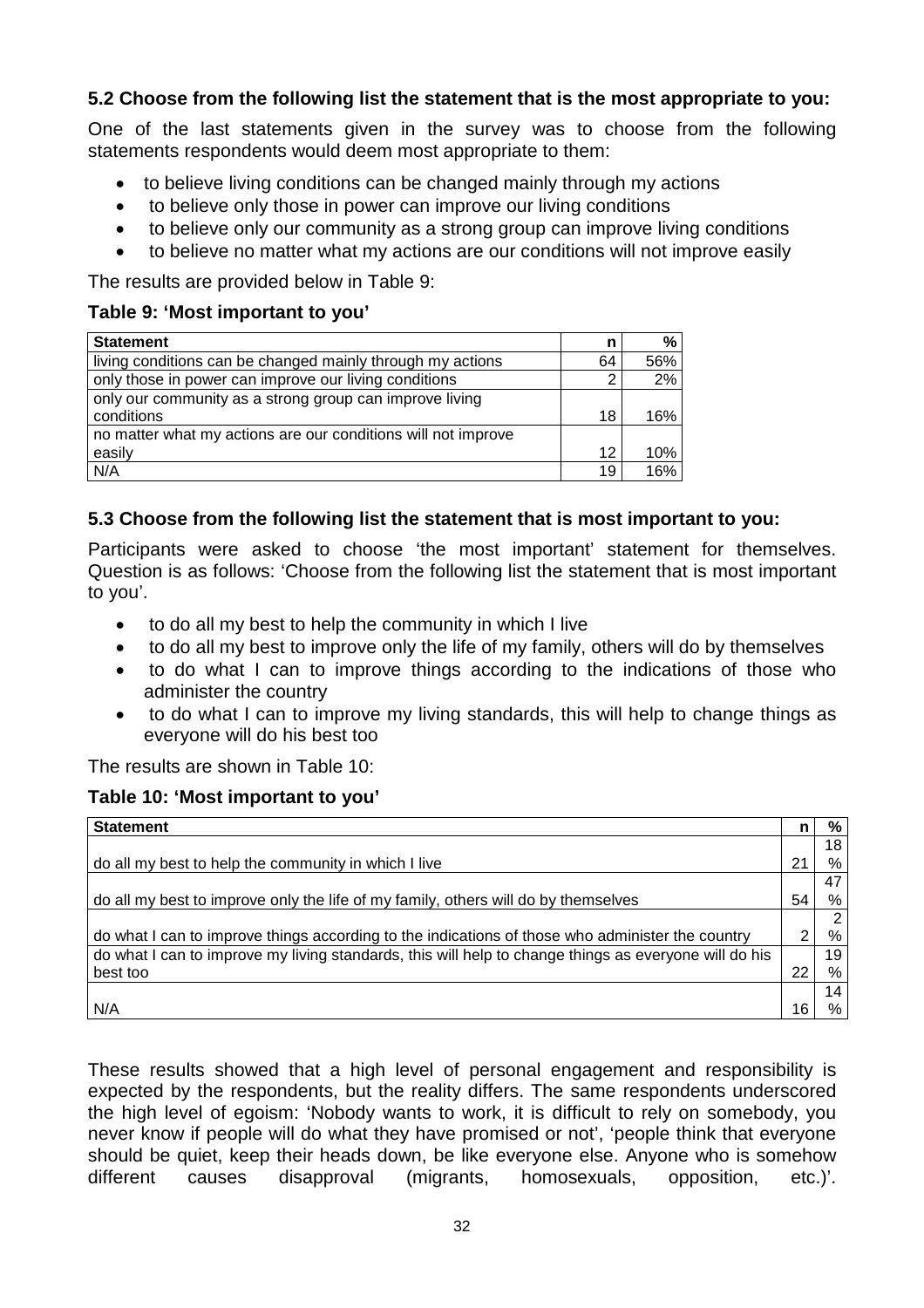### **6. Conclusion**

The results of the survey conducted in the second half of 2013 provided some information on trust and experiences with local institutions, as well as serious problems in the community, the quality of services provided by institutions and access to these services, and social norms and values.

According to the survey results, public schools and state doctors rank the highest in trust. These results might be explained through various reasons, including the lack of alternatives. The institution that has the lowest amount of trust is the judiciary. Respondents do not believe in judges' independence or the fairness of treatment in Russian courts.

Looking at experiences with institutions, the survey respondents named public health providers as one of the institutions that offer good services, but at the same time, this service could be bad. Interviewees usually explained that it depended on the situation, the doctor, or the problem that drives someone to seek service at public health providers. In analyzing the data, it is very important to keep in mind that survey participants did not have experiences with many institutions and hence were not able to judge. The less familiar institutions included district councils and local associations. NB: The designation 'local associations' was not clear for many participants. One interviewee remarked ironically: 'Do people playing spoons also belong to local associations?'.

According the survey respondents, serious problems in the community include education, healthcare, transportation, urban infrastructure, security, employment, cost of living, the environment, corruption, leadership and migration. While all of the aforementioned issues were relevant to all regions, the problem of migration is more pronounced in Moscow and St. Petersburg.

In evaluating the ability to obtain service from local institutions using only one's own resources, respondents again indicated public health providers to be an institution where this can be simultaneously possible and impossible. For problem resolution techniques, many respondents prefer informal approaches (asking for an intervention from a friend, a relative, or an important person, or paying a fee and giving small gifts) to formal ones (denouncing the disservice to the relevant authorities or trying several times).

The results of the survey showed that citizens and authorities on the local, regional and federal levels can influence the well-being of the communities.

When talking about some practices that are incompatible with the development of society, the survey participants believed many practices to 'spoil the good development of a society', while some of these practices might 'somehow depend on a situation'. The less bad practices include giving gifts to obtain access to health services or to be accepted at a good school, as well as the use of scandals to get rid of political opponents.

Two important Russian customs are providing hospitality to guests and satisfying a personal request for a favor. Less important are reciprocating received gifts 'in time' and 'in the same value'.